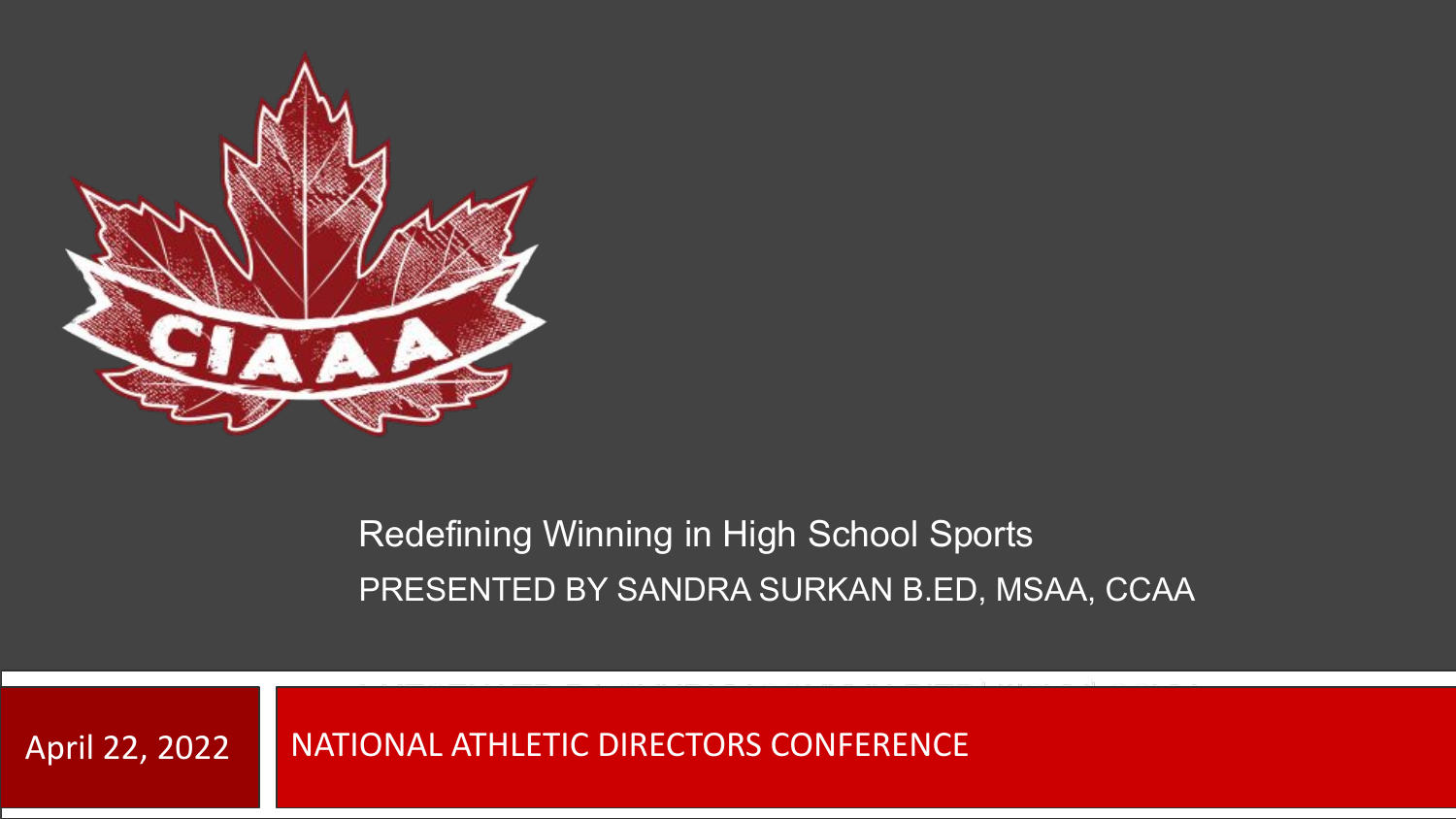## **It's Time to Redefine -Winning!**

There is an increasing concern at high school sports events. This concern is not covid and it's not the smell of sweaty bodies. It is high school and youth sport parents, coaches, spectators, and athletes behaving badly. All for the bottom line – winning and glory!

- Winning is important, but **NOT** at the expense of your school's or athlete's reputation, dignity, or mental health. The focus on winning, at all-costs, defeats the purpose of the game. Winning in high school sports should **NOT** be based on the scoreboard.
- Rethinking how we view "winning" can be taught and learned in a sports setting, and participating in sports can lead to an experience that values many forms of success, **but** only if the environment is structured and the focus is to educate and develop youth in a healthy environment.
- Redefining winning requires intentional work on behalf of the athletic organization, coach and athlete.

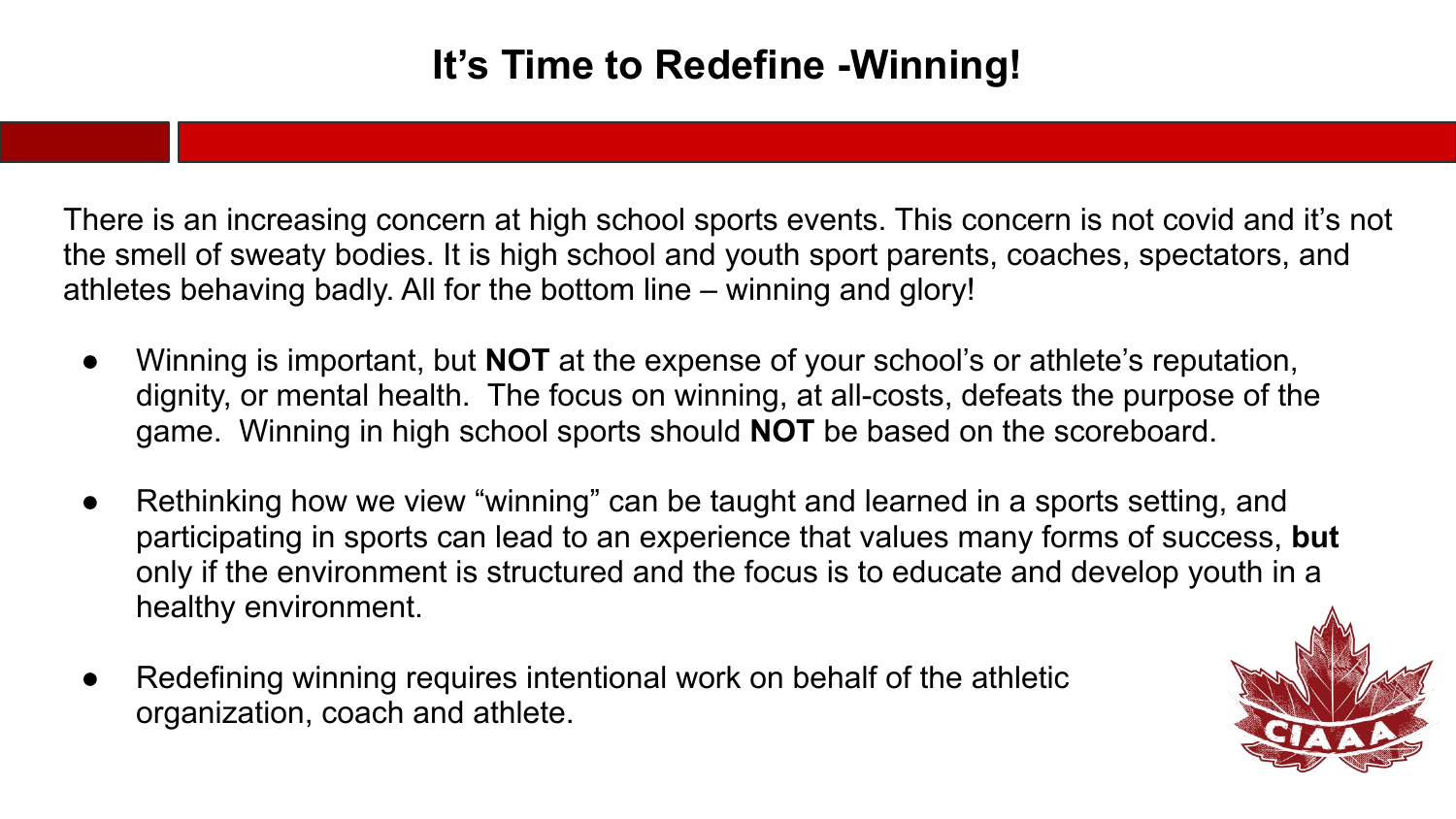

### **Redefining Winning in High School Sports** Survey Poll #1

Question:

How many ADs currently have a strategy in place that will help their coaches educate their athletes on redefining winning?

Options:

- # 1 Yes this is an athletic department focus and all coaches are doing this.
- # 2. It is up to the individual coach to decide if they want to include redefining winning and MOST are.
- # 3. It is up to the individual coach to decide if they want to include redefining winning and only a FEW coaches are.
- #4. This is not currently a focus.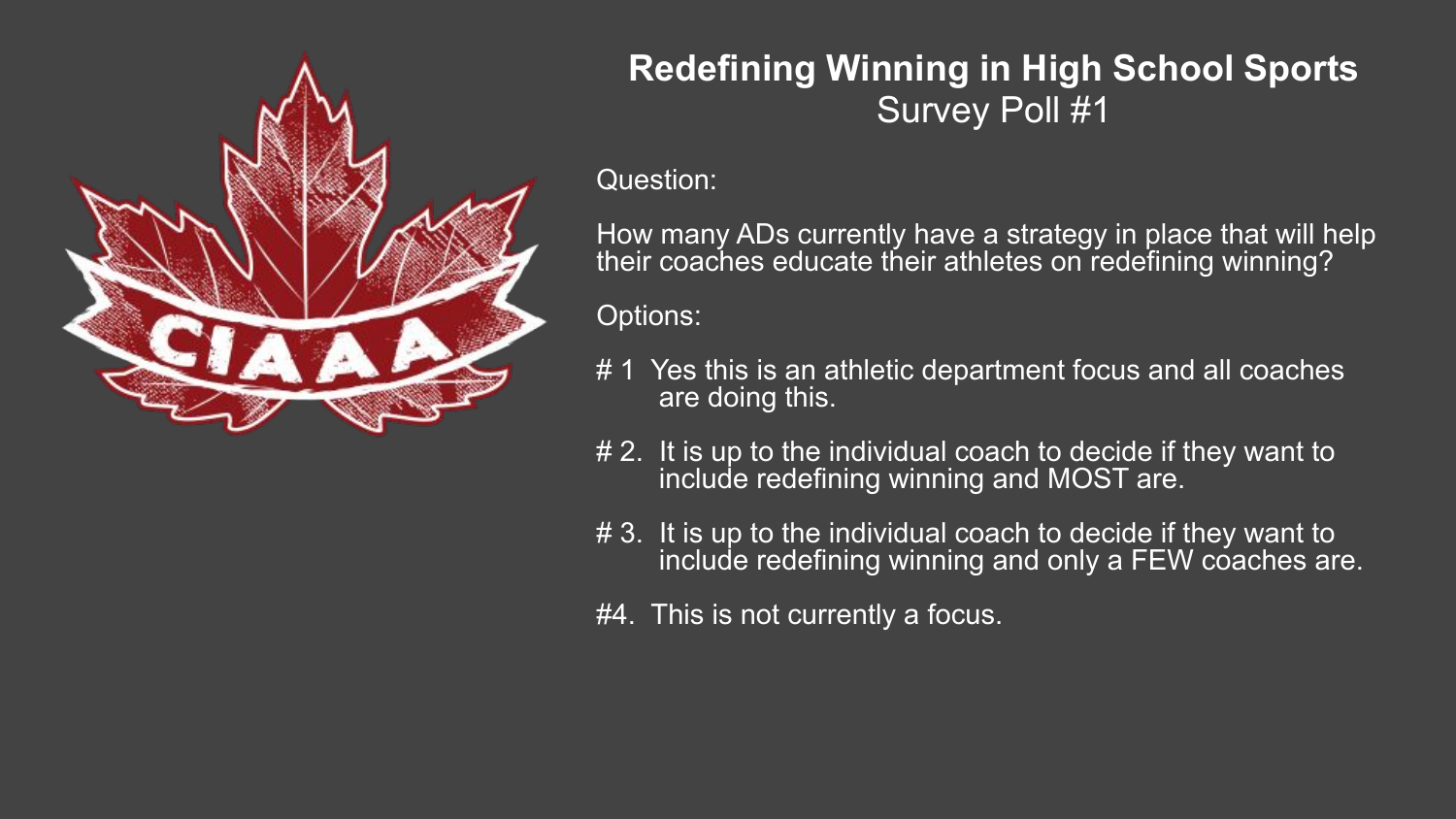# **Why is it Important to Redefine Winning on School Sports Teams?**

- The cheating, un-sportsperson like behavior, yelling at and abuse of officials and opponents needs to stop.
- There could be a time when your team is going through a rebuilding year and is not winning their games. Does winning and the gratification, team morale that comes from winning need to be solely based on the scoreboard? Is your team focused on winning or skills and culture? What does it mean to be successful?
- Coaches, parents and athletes may think that winning and future scholarships is the most important component of sports, but that type of pressure could lead to high levels of stress, poor mental health and the desire to quit playing sports.
- With those potential outcomes in mind it is clear that winning can not be the only objective of our school sports teams.

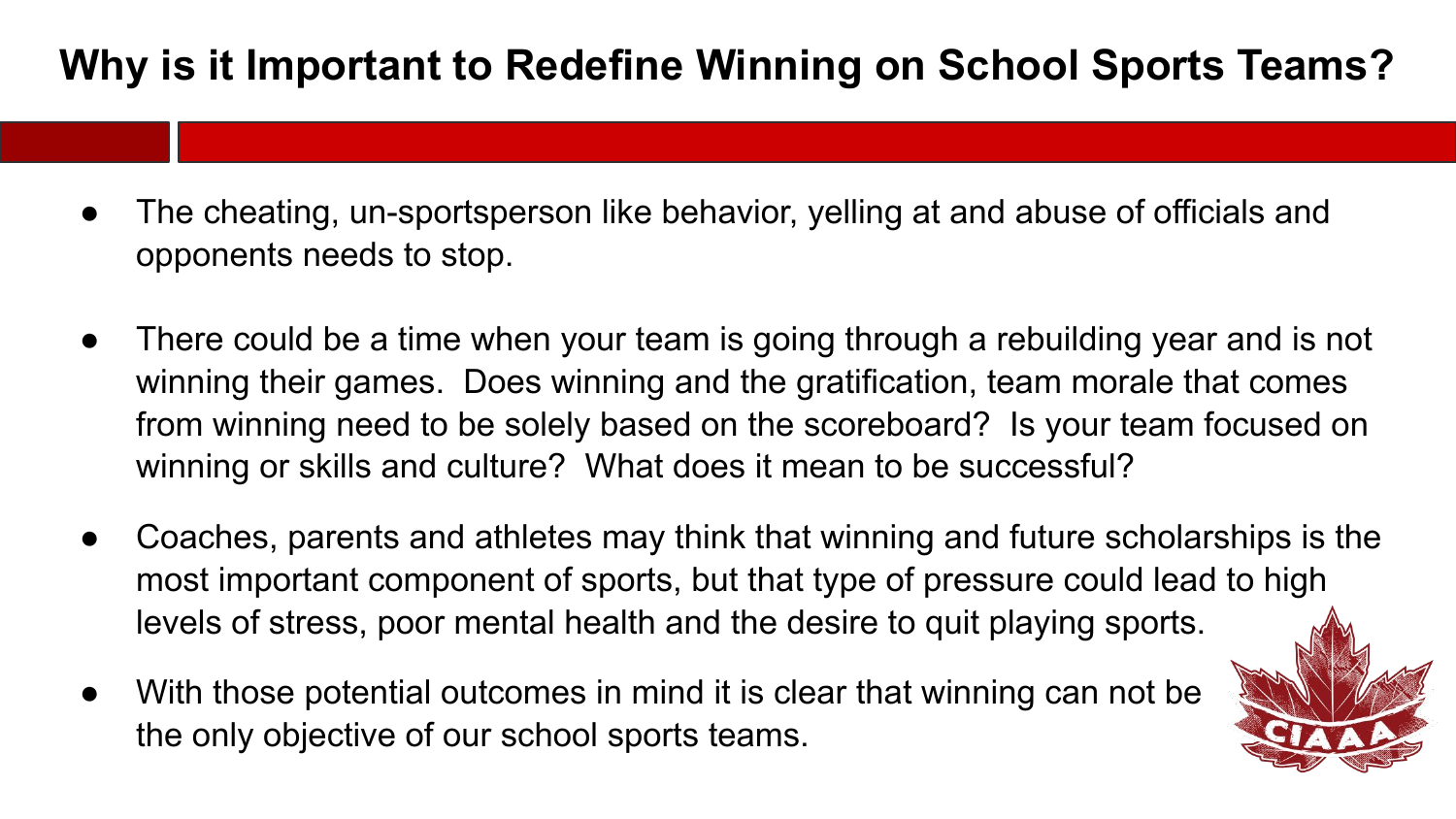### *In high school sports we can find success in many ways. All of the small moments and achievements need to be recognized as a win!*

- -It is a win if we have enough players to form a team.
- -It is a win when youth recognize the value of physical fitness and chose a healthy lifestyle, displaying sportspersonship and commitment to a team.
- -It is a win when the players on a team become a family and support network for each other socially and emotionally. These sport connections can help them deal with difficult and stressful situations in their personal lives.
- -It is a win the first time an athlete successfully serves overhand in volleyball or makes a 3 point basket, scores a goal, or has a new "personal best."  *Each and every moment, no matter how small it is can be seen and celebrated as a winning moment. These "feel good" moments, are motivational and will keep the joy in sports!*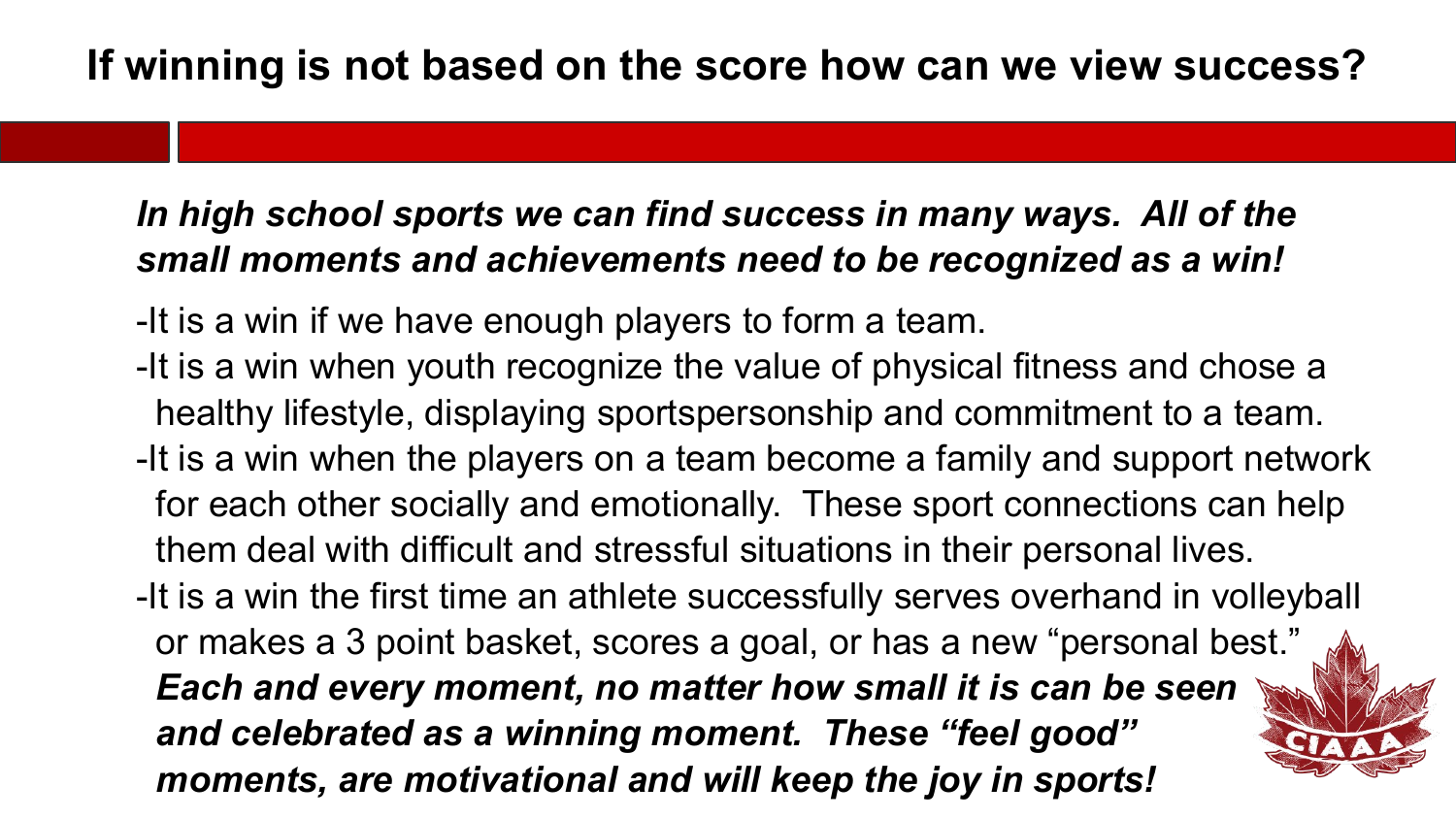# **Youth sport reality check. What should really matter?**

- #1. **Respect –compassion, caring, empathy, consideration, composure, sportspersonship.** Youth athletes can learn to play and cooperate to the best of their ability, no matter how they feel about the authority.
- #2. **Teamwork –communication, cohesiveness, collaboration, unity, unselfishness, understanding.** Working with others is a quality youth athletes will need over and over later in life. Learning how to resolve issues with teammates and coaches and how to work together with others will take them far.
- #3. **Work Ethic –accountability, integrity, commitment, diligent, honesty, initiative.** Hard work is not something that young athletes should avoid. A good work ethic will get them noticed in the workplace and beyond.
- #4. **Fun –energizers, laughter, enthusiasm, appreciation, coachability, positive attitude.** When kids are little, sports are typically kept fun, to encourage future play. But as children age, they learn that fun is also accompanied by hard work. It's important to show that the two can coexist.
- #5. **Persistence –determination, problem solving, discipline, motivation, purpose, leadership.** Kids who learn it's OK to quit become adults who give up easily—and of course, that's not the way to lead a fulfilled life. Help youth athletes find the drive to keep going.

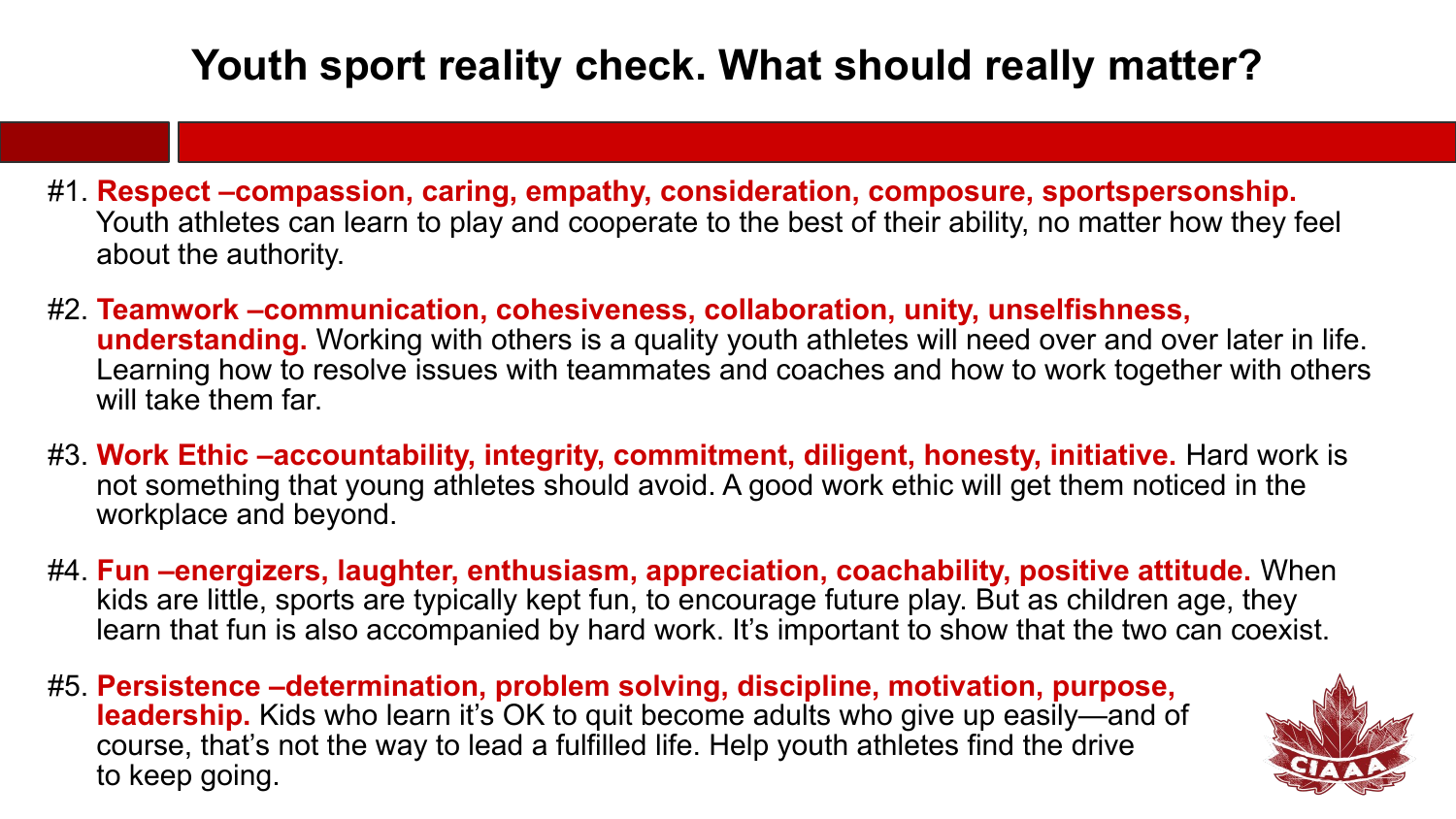#### **What are our goals?**

Our goal is to encourage an active, healthy lifestyle within a competitive environment which applies rules to sports, as well as the conduct of student-athletes and officials in a positive manner to achieve the social and citizenship goals of education.

#### **Why do we offer school sports?**

We offer school sports because we believe that athletics is an integral part of the holistic development of youth.

#### **What do we want to accomplish?**

We ultimately believe that school sports are educational and will help to develop skills in sports, but most importantly, will develop citizens who conduct themselves at all times with honor and dignity.

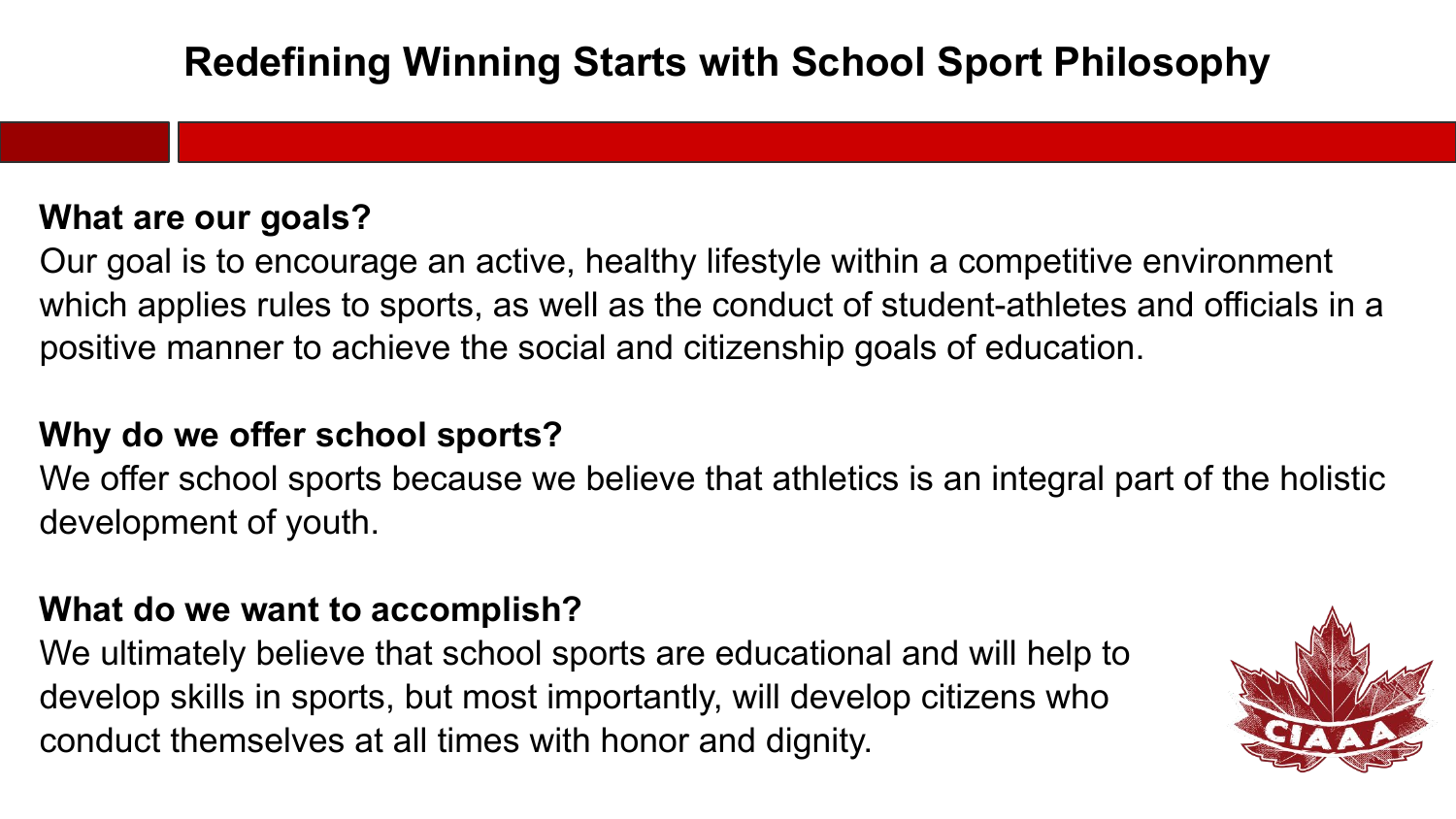Did you know that the word competition was derived front the Latin word competere, which means **"to seek together, to coincide, to agree"**? Opponents were viewed as co-creators of an experience and competition as a **process of striving with, not against, others.**

A valuable lesson you can teach in sport is the value of competing itself.

If winning a game or contest becomes the *only way* that an individual or team can feel successful, it sets the stage for moral and ethical challenges.

Educational outcomes like learning new skills, acquiring life skills, showing sportspersonship, adopting a healthy lifestyle and citizenship values have to be regarded highly, **even over winning**.

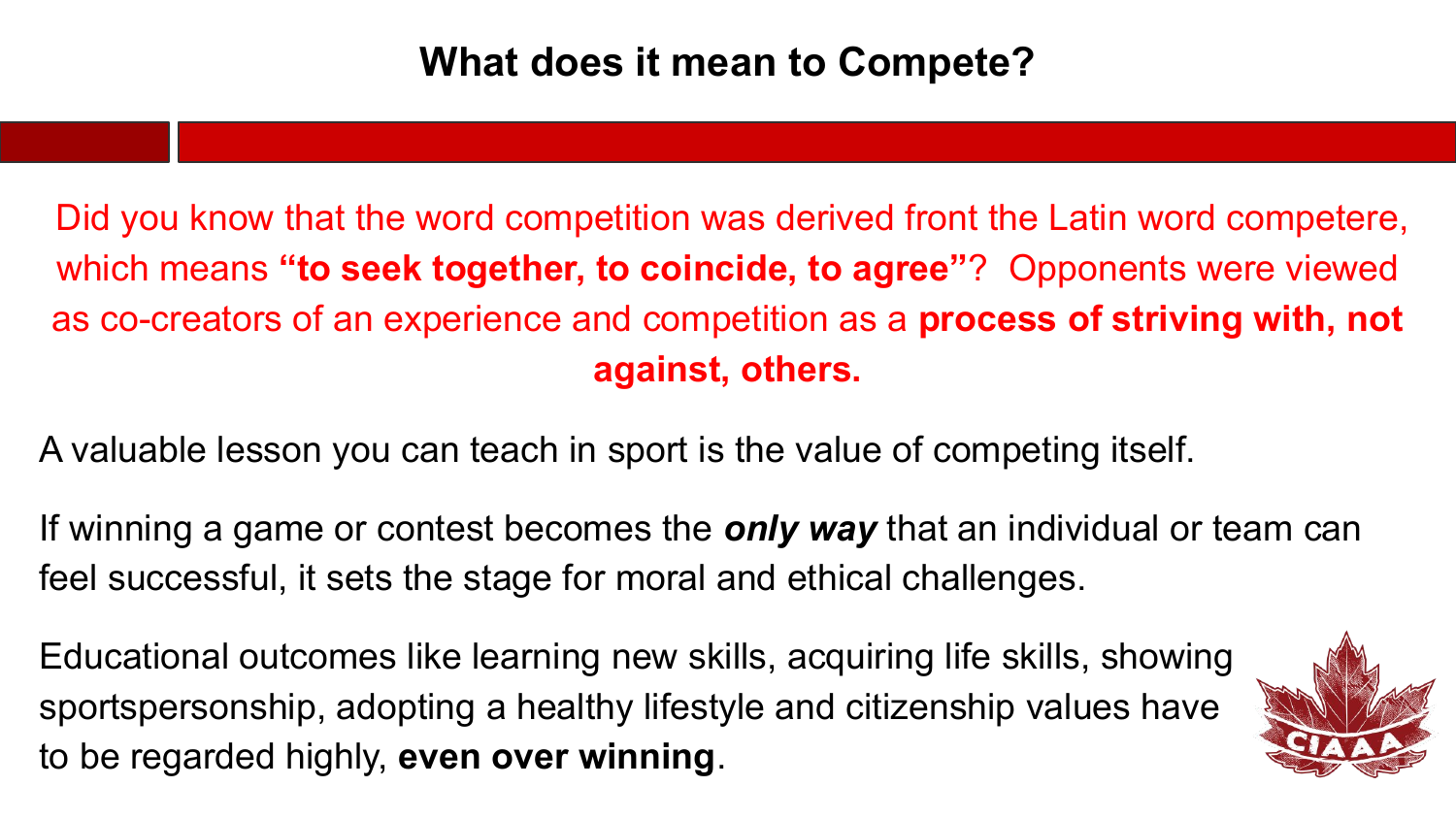### **Break-Out Session #1**

Questions to discuss:

- 1. How does the determination to win lead to negative behavior by coaches, athletes and fans?
- 2. What could a "winning only" focus do to an athlete?
- 3. How can an environment be structured to redefine winning?

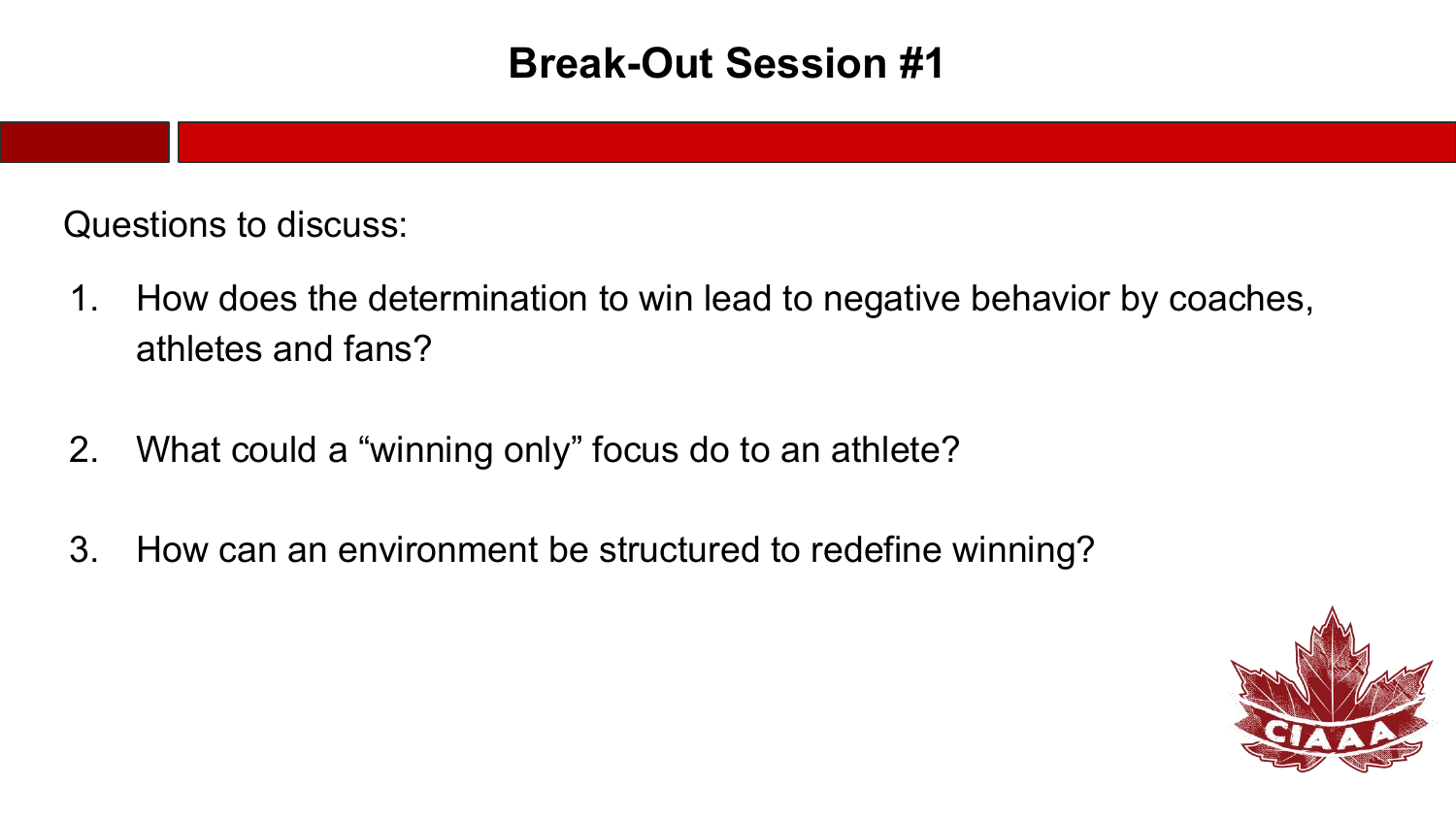#### **Look at the list of famous athletes below, what 2 things do they have in common?**

Baseball: Sammy Sosa, Mark McGuire, Barry Bonds and Alex Rodriguez Cycling: Lance Armstrong Athletics: Ben Johnson Basketball: Charles Oakley, Dennis Rodman, Marcus Morris

They are all winners but are well known for their choices to win at all costs. They are poor sports, playing dirty and cheating all in the name of winning.

 I personally would say, that in my local school division, the basketball pro-athletes and fan mentaily have had the biggest impact on my athletes. My players see basketball pros playing dirty by: attacking the glass with reckless abandonment, pushing their opponents, getting extra physical with elbows and rattling their opponents with psychological warfare. Pros have been quoted as calling this type of play "gamesmanship" -doing whatever it takes to win a game.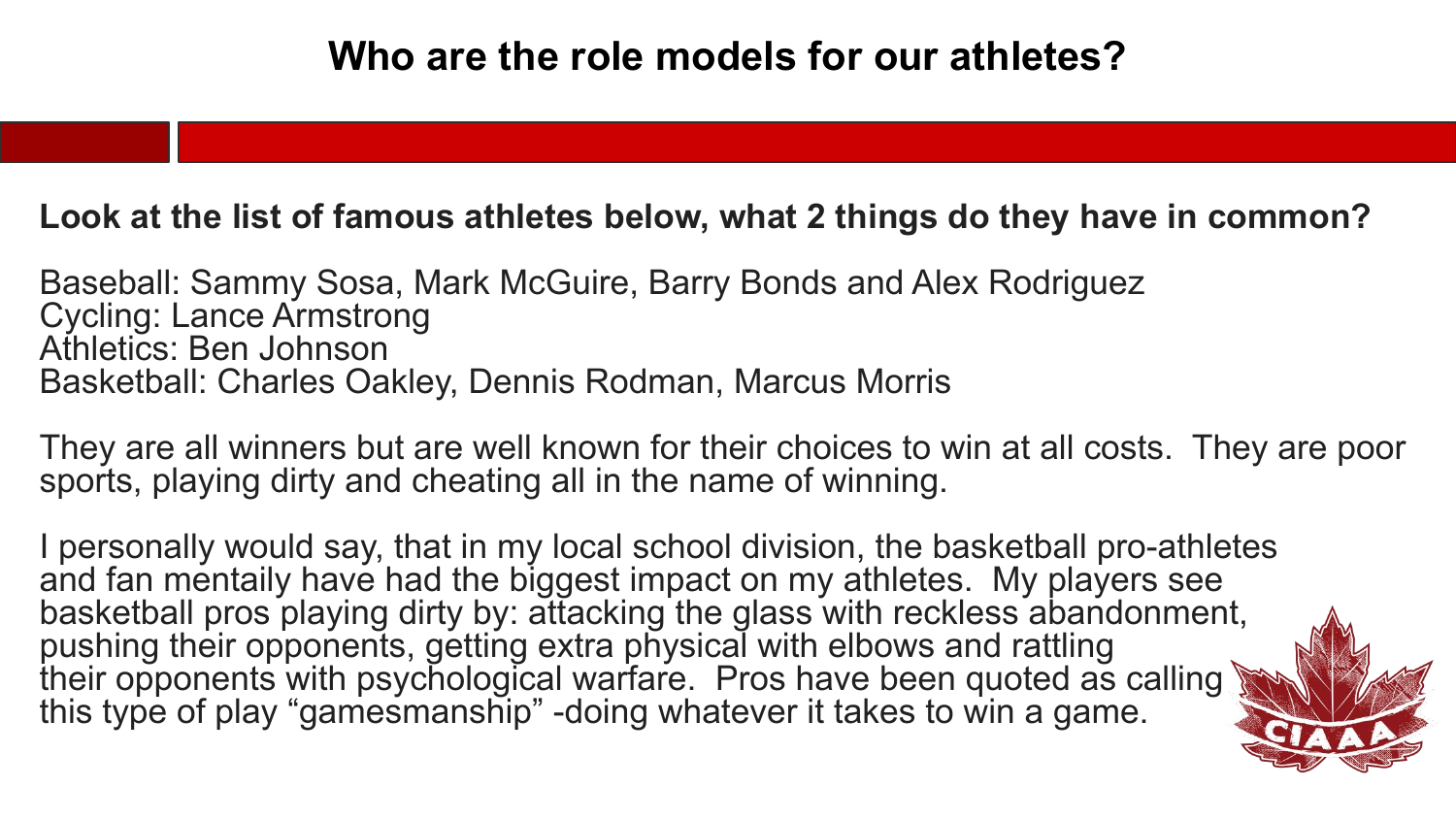## **Pro-Sports is NOT School Sports**

*How athletes and fans behave is a learned behavior.*  Our athletes watch their sports heros on TV and want to be like them someday.

Our society permits certain behaviors. When you go to professional level hockey, football and basketball games the culture is not one of sportspersonship, but instead depicts a win at all costs mentality. These teams are playing for profit. If they are not winning the coach is fired and a new one is hired. If the athlete is not performing and helping their team win, they are replaced. If an athlete is successful they are rewarded financially. In that type of environment everyone is judging others and comparing / pitting them against each other. The fans jeer and taunt and boo, instead of "cheering" for their own team. There appears to be more of a focus on cheering against the opponent. The sports reporters add to this by criticizing the officials and the players. This is what society sees and hears and therefore they learn emulate and accept this.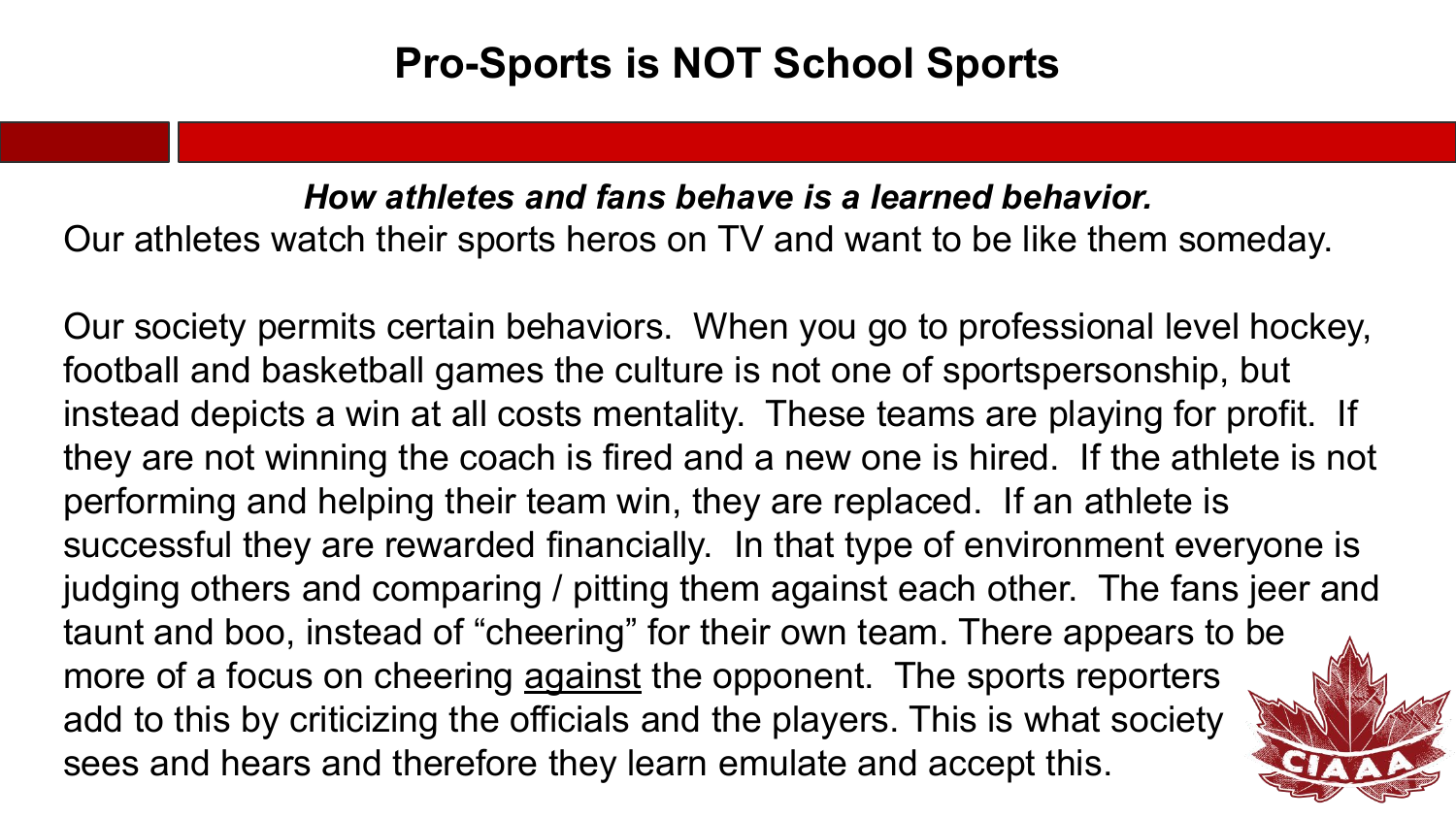# **Poor Role Models in Sports**





On Sunday, April 3,2022, after Cleveland's loss to Philadelphia, [Cavaliers](https://www.cbssports.com/nba/teams/CLE/cleveland-cavaliers/) coach J.B. Bickerstaff was hit with a \$15,000 fine for publicly criticizing the officials. Bickerstaff was unhappy with the amount of calls given to Sixers stars and he let his feelings be known. He was quoted as saying: "We deserved to win that game. That game was taken from us"

At the beginning of March he was ejected from the game and also fined \$20,000 by the NBA for this…

Sadly, images like this and comments like this seem to be the norm. School athletes and coaches see this. It becomes common place to complain about officials. Athletes, coaches, fans are acting this way and it needs to end. We **must** respect officials.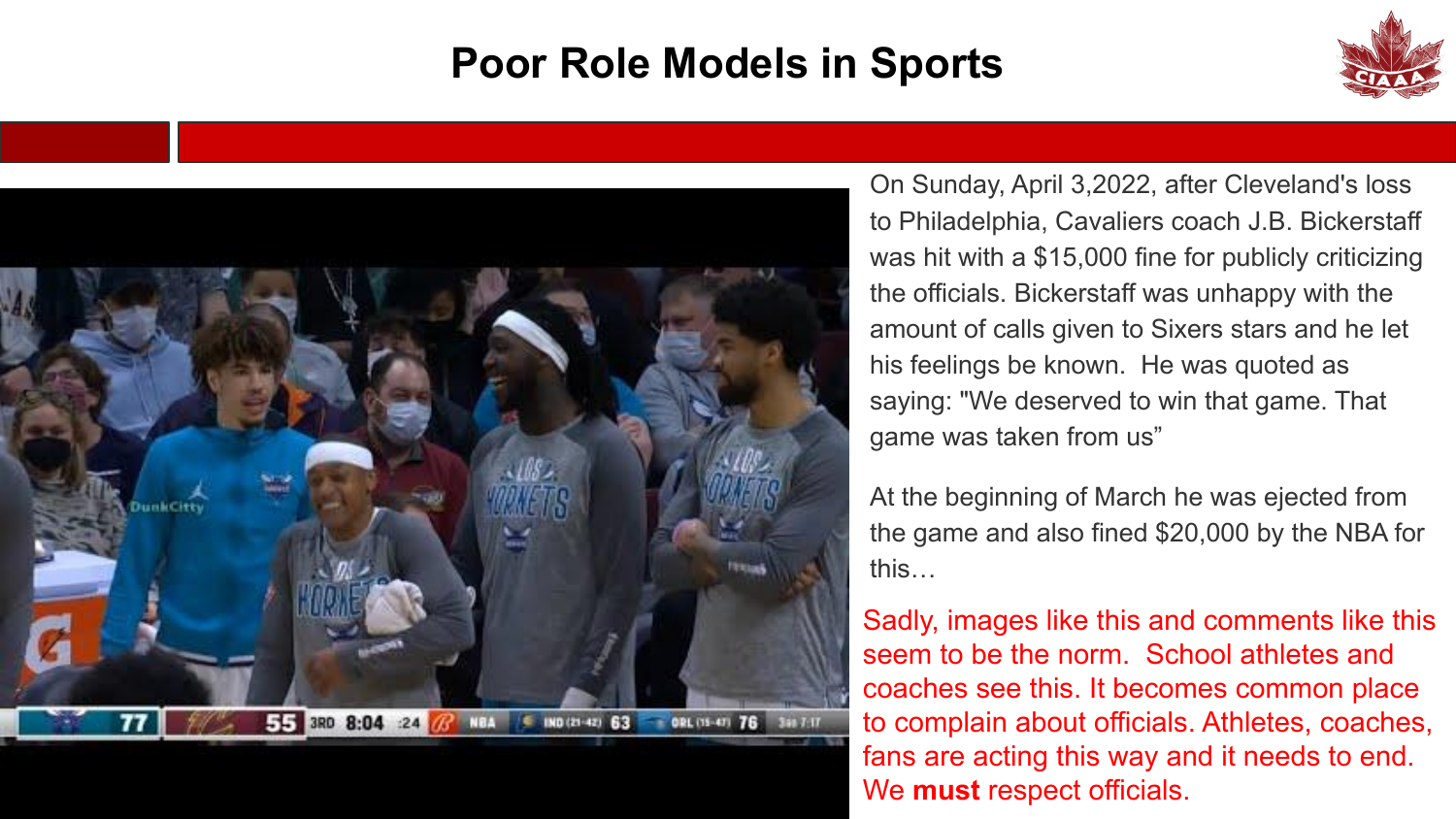

### **Redefining Winning in High School Sports** Survey Poll #2

Question:

Can you think of an example that has happened at your school with your coaches/athletes/fans regarding unsportsperson like behavior and or disrespect for opponents/officials? All in the name of "cheering" and winning at all costs?

Options:

 $# 1$  Yes

# 2. No

Reflection:

Is there work that needs to be done to change this culture in you school?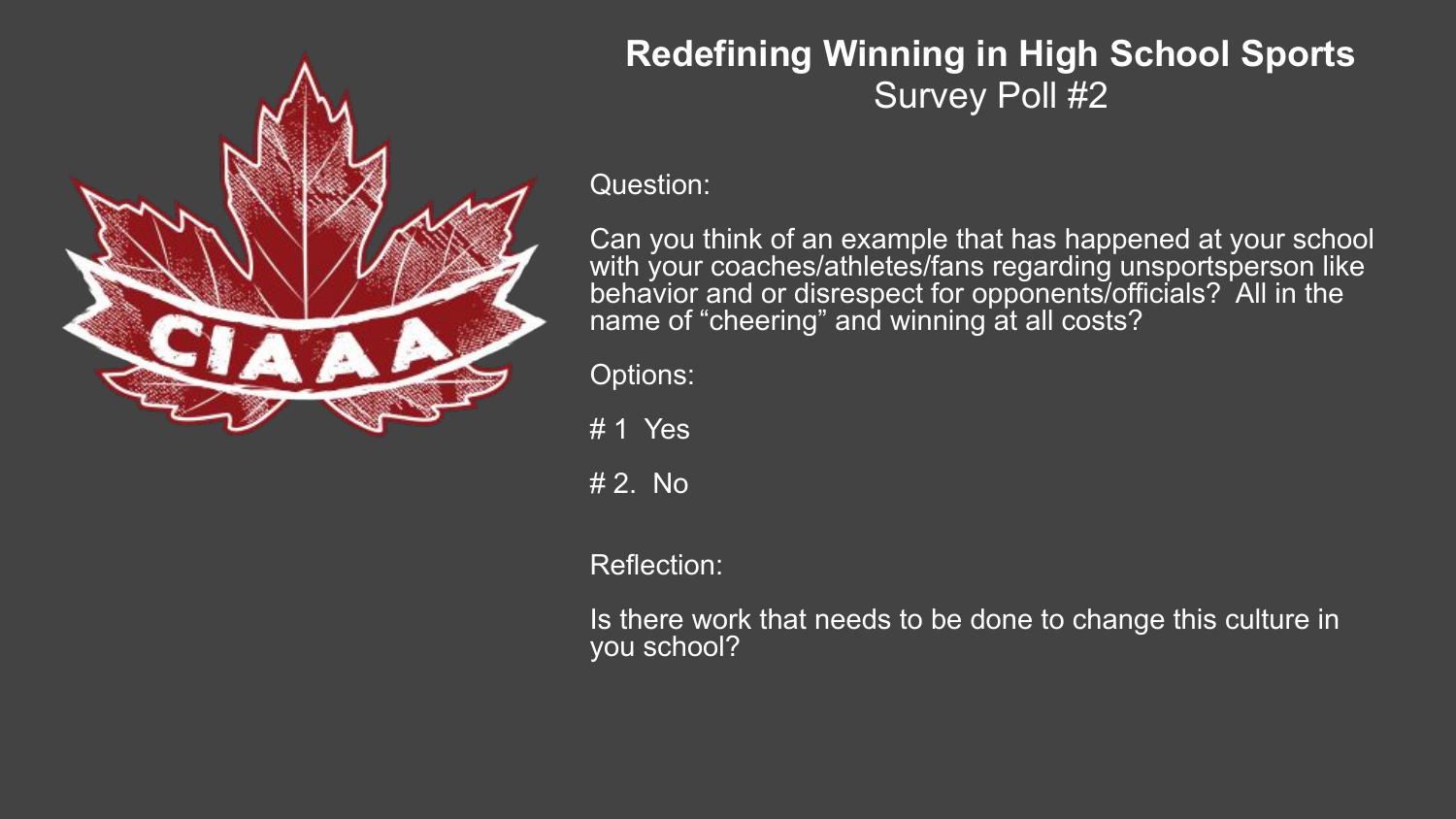Questions to discuss:

- 1. How does the determination to win lead to negative behavior by coaches, athletes and fans? -determination to win at all costs leads to: cheating, bending rules, disrespect of opponents, screaming, yelling, swearing at players and officials, attitude of being better than others, being too competitive in everything and not a team player, judging others instead of lifting them up. Poor sportspersonship and the willingness to do anything to win. Fans -Jeer not cheer, taunt instead of compliment.
- 2. What could a "winning only" focus do to an athlete? -lead to anxiety/stress/self-doubt and fear of making a mistake in front of others, cause then to react in violent/rude/aggressive behaviours, lead to the use of illegal drugs as a means of winning, cause them to always blame others/not taking responsibility, unwilling to choose the positive, moral behavior in high stakes situations.
- 3. How can an environment be structured to redefine winning? -See strategies on the next several slides

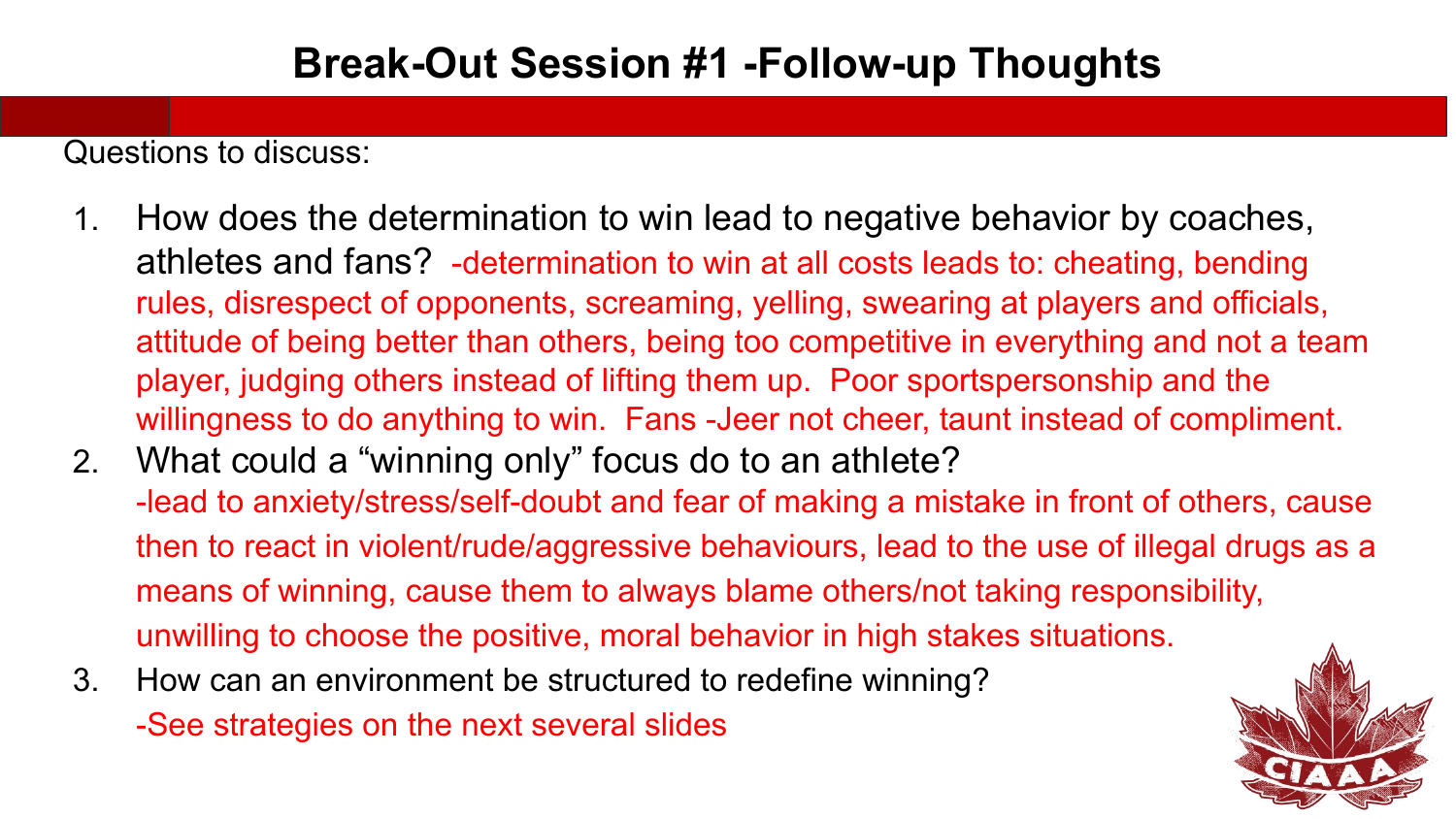### **Before coaches start a redefining winning focus with their athletes, coaches will need to be willing to put the following strategies into practice.**

- 1. Learn and model the core values of school sport philosophy and coaching in the interscholastic environment.
- 2. Be a role model- a coach should show their sportspersonship and respect to opponents, team members, and the officials. Athletes will follow a coach's step and thinking in regards to winning.
- 3 Be an integral part of the school system and its educational contribution. Emphasize that the purpose of the interscholastic sports is to teach sports skills AND life lessons. The athletic area is a classroom with moral and educational obligations.
- 4. Use sports moments to **enhance participants' education** and help them **develop critical life skills**, teaching student-athletes how to experience success in both victory and defeat.
- 5. Plan for a significant focus on the development/teaching of **citizenship skills and values**, starting Day 1.
- 6. Promote, expect and reinforce good sportspersonship and the language of sportspersonship right from the beginning and at all times during the season.
- 7. Advocate for and role model healthy lifestyle choices.
- 8. Reinforce continually that participating in interscholastic sports is and should be fun.
- 9. Help each athlete develop and achieve his or her all-around potential.
- 10. Follow the rules explicitly and reinforce fair play and sportspersonship at all times.

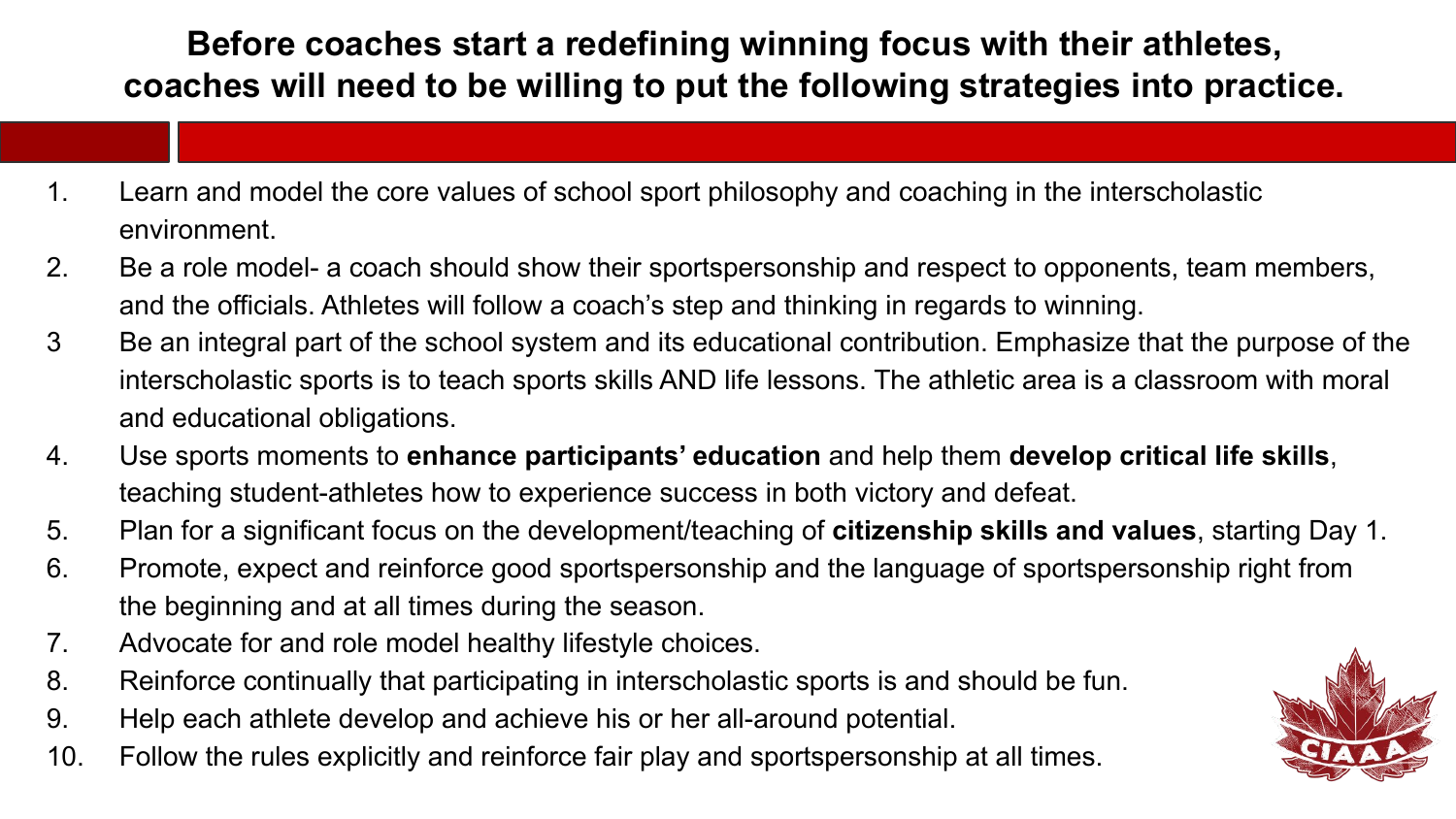

#### **Redefining Winning in High School Sports** Survey Poll #3

Question:

Do you as an Athletic Director provide your coaches with strategies they can use as a coach?

Options:

- # 1. Coaches expectations and strategies are clearly communicated and are in our Athletic Handbook **AND** the coach signs a contract agreeing to abide by the handbook.
- # 2. Coaches expectations and strategies are clearly communicated but there s no written documentation for this.
- # 3. Coaches expectations are clearly communicated BUT no strategies are provided.
- #4. Coaches expectations and strategies are NOT formally communicated.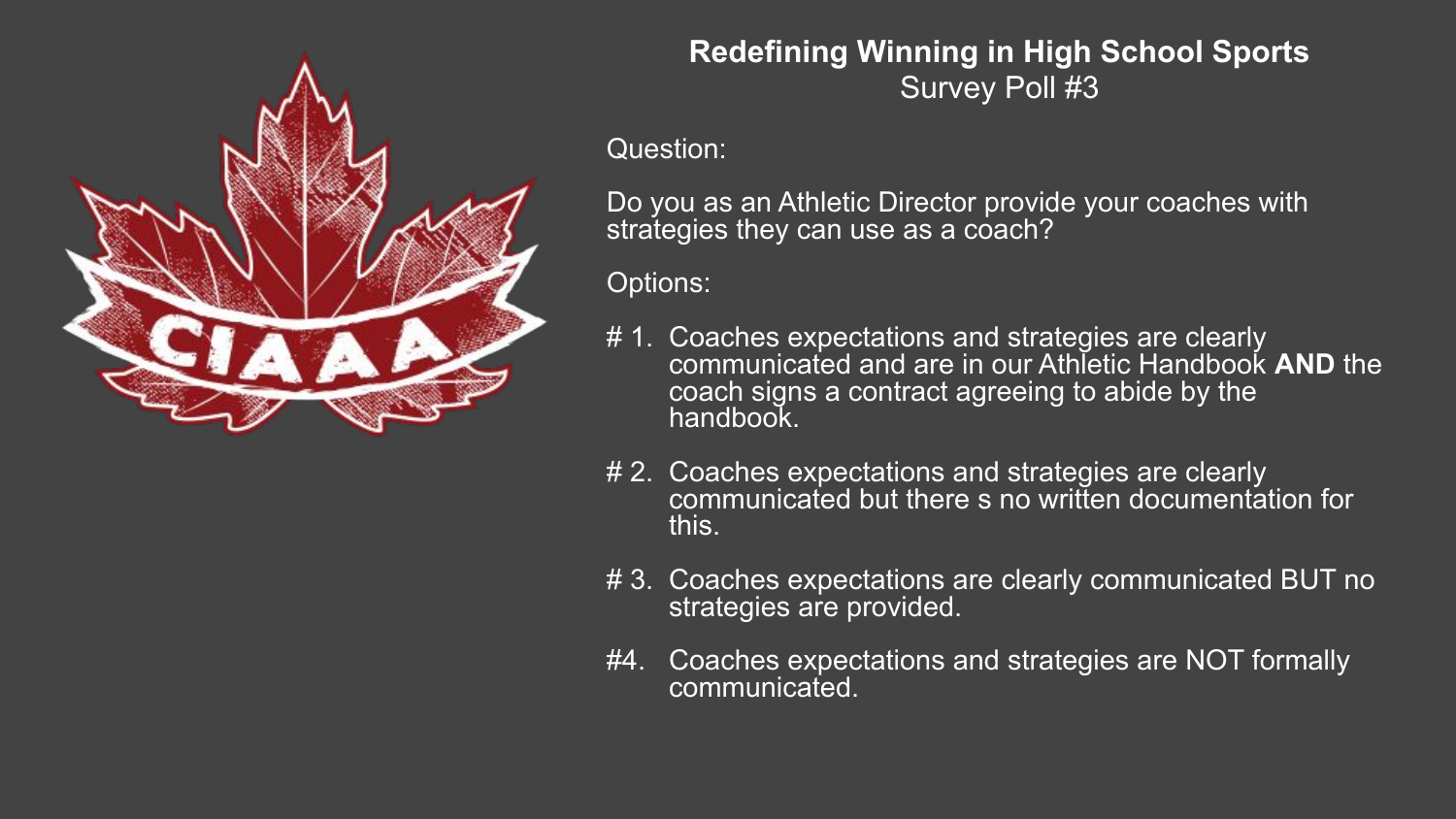# We didn't make playoffs, but...

**How a Coach Can Re-Define Success**

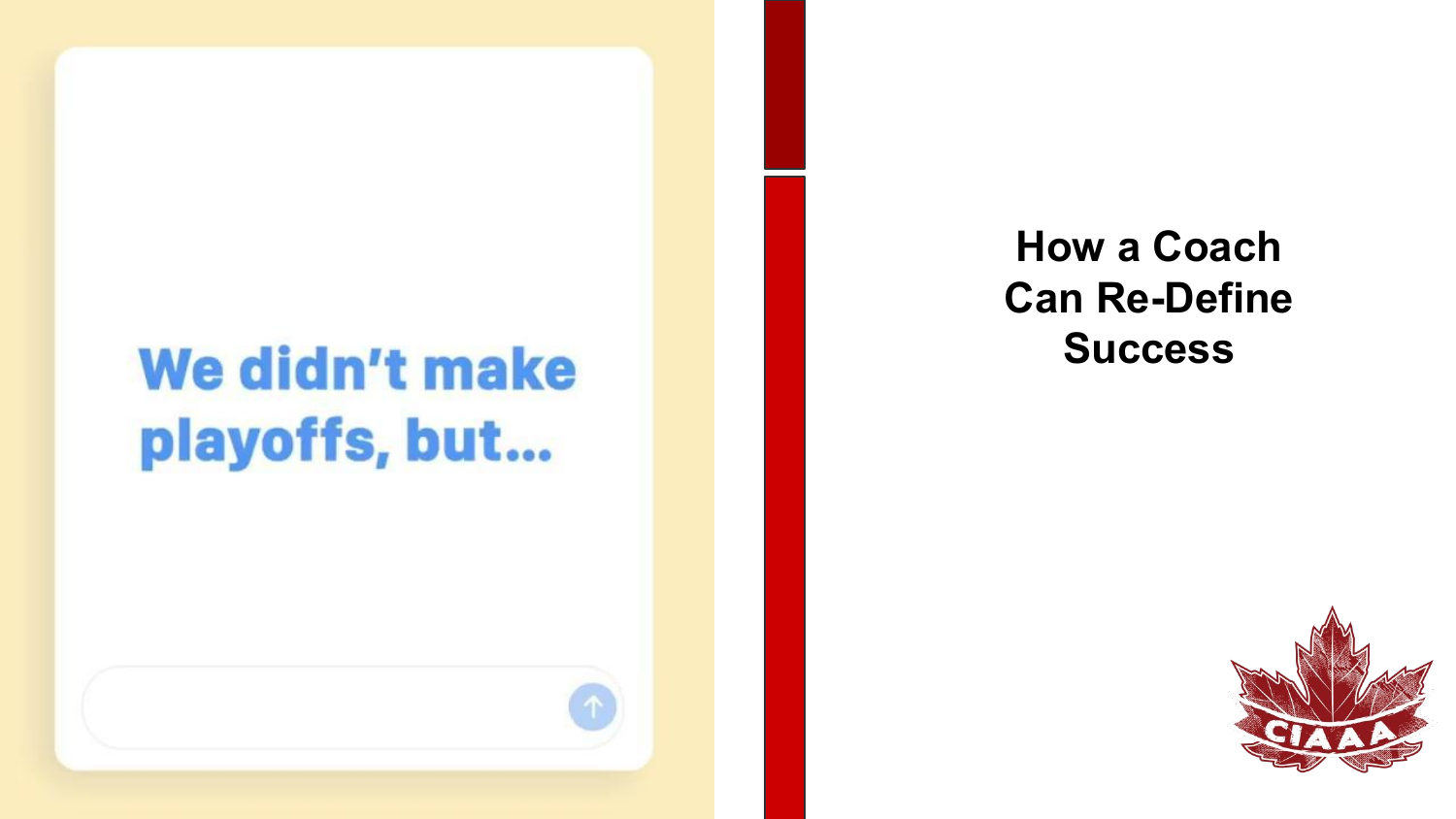### **Coaching Moments**

How do we redefine success and the societal trend to focus on the bottom line? How do we stop equating success with winning only?

Keeping sport in perspective is a good start.

Let's attempt to focus our conversations with youth around the healthy goals of sport – respect, fun and development.

After games let's start by asking if they had fun or talk about what a joy it was to give it all.

Emphasize what they control – their effort, improvement, and teamwork, for example. These alternate meanings of success can help them maintain their self-confidence even during slumps and losing seasons, and can in fact make them very strong in future adverse situations.

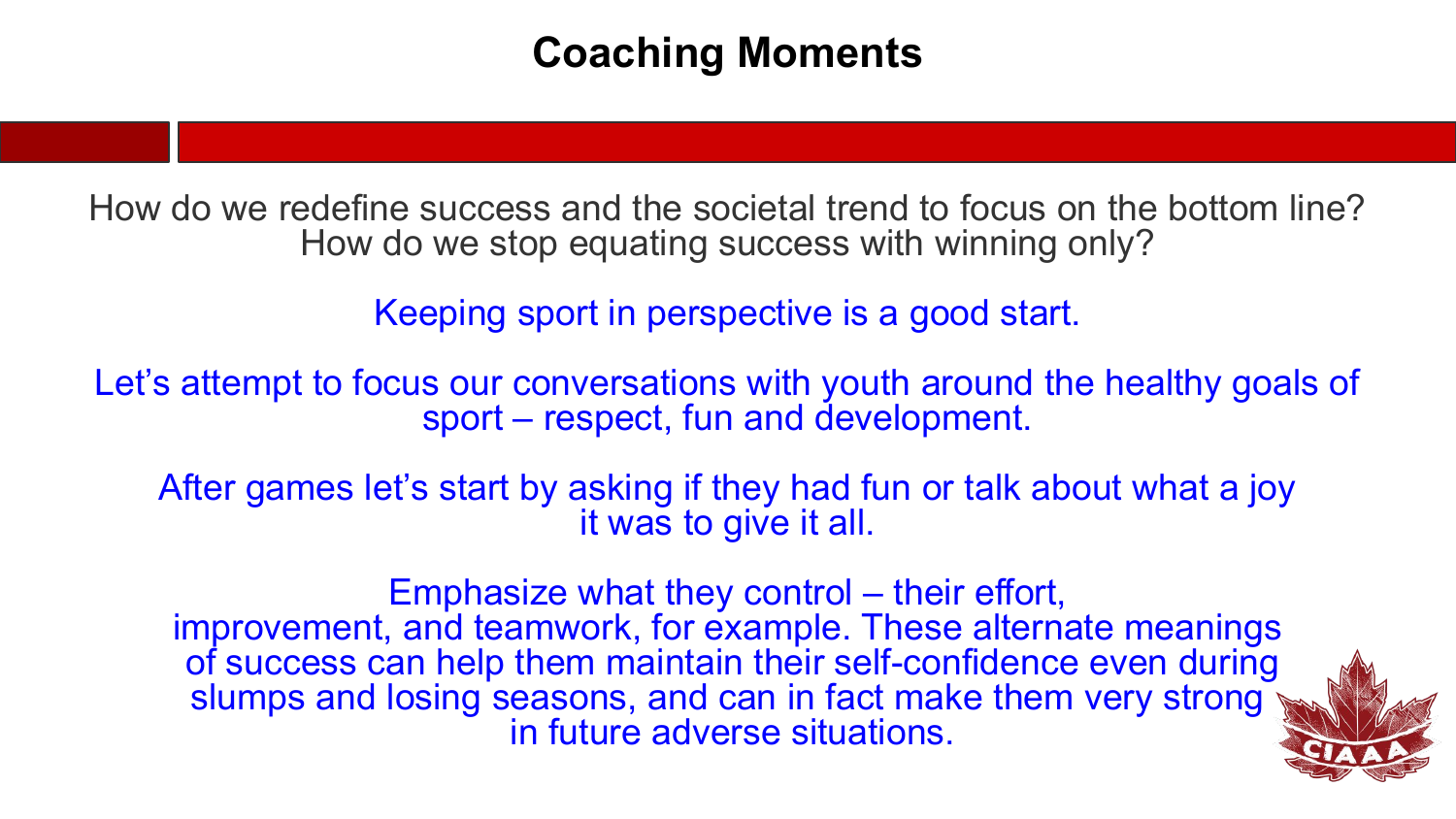## **Coaching Quotes**

"The player/coach dynamic is like a parent/child. Your team is **ALWAYS** watching you as a coach. How you handle winning AND how you handle adversity during a game. They see how you treat/talk about opponents and officials. React how you would want your team to react and you will promote **RESPECT**.

> "You don't get the character you proclaim, You get the character that you role model, practice and permit."

> > "A good coach can change a game. A great coach can change a life"

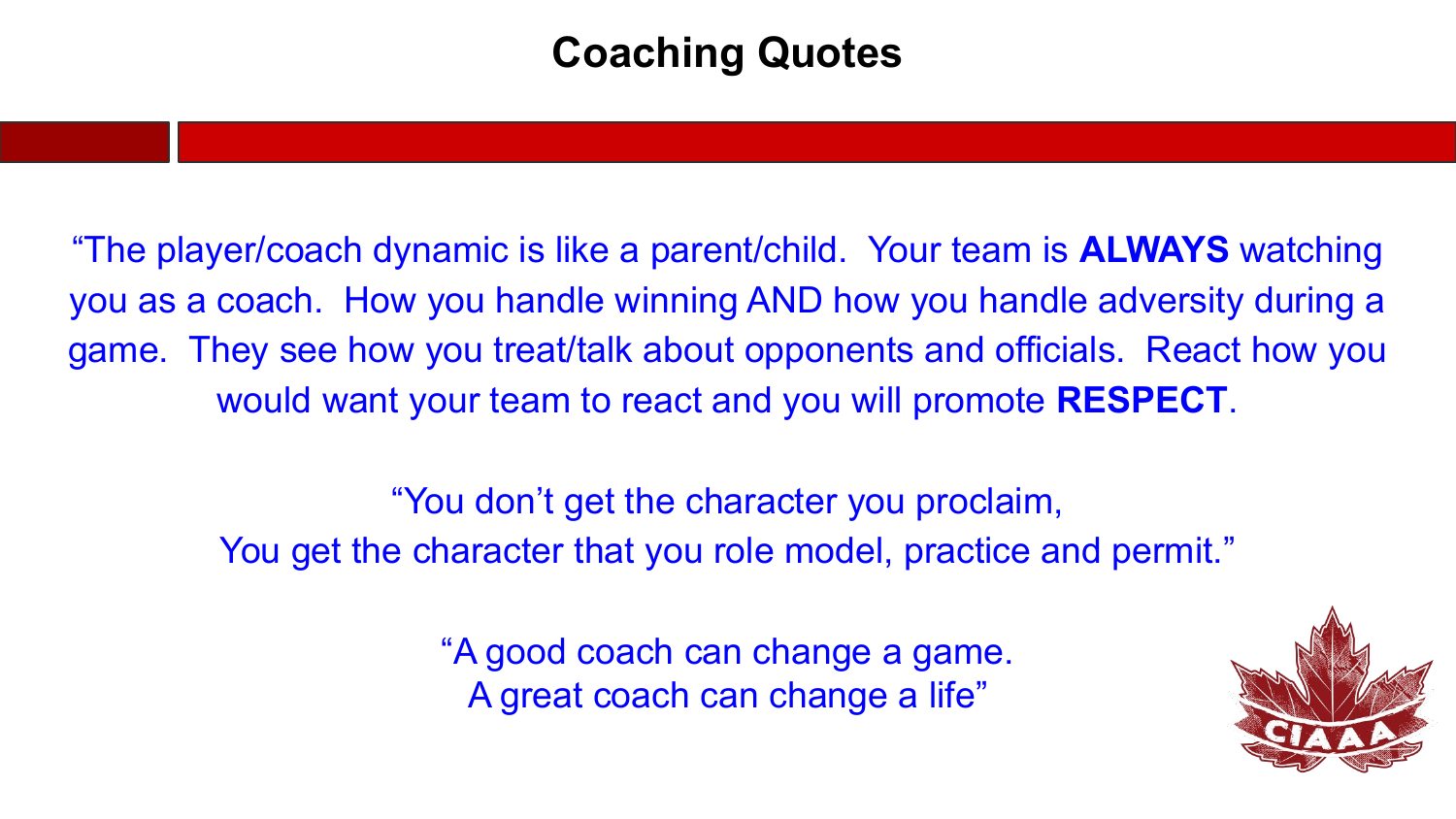# **Redefining Winning with Parents**

Sport parents and friends tend to be actively involved in the games from the sidelines. It is key to maintain open communication with parents about the intended objectives of school sport. One of the objectives of school sport is to inspire student-athletes to improve themselves while showing respect to others, even when facing adversity.

- #1 Before the season starts I strongly recommend all coaches have a Pre-season meeting with all Parents and review their Athletic Handbook and Expectations. Encourage parents to be leaders in the stands.
- #2 Have a contract within your Athletic Handbook for parents to sign. My handbook has a code of ethics for parents, samples of "suggested positive behavior" for parents, suggested "unacceptable behavior", parent/coach methods of communication -including appropriate things to discuss with a coach and issues that are NOT appropriate to discuss.
- #3 Have the parents ask themselves and then ask their athlete the following questions. Then have the parents reflect on the answers. Why is my child playing this sport? What are my goals for my child? What would a successful season look like?

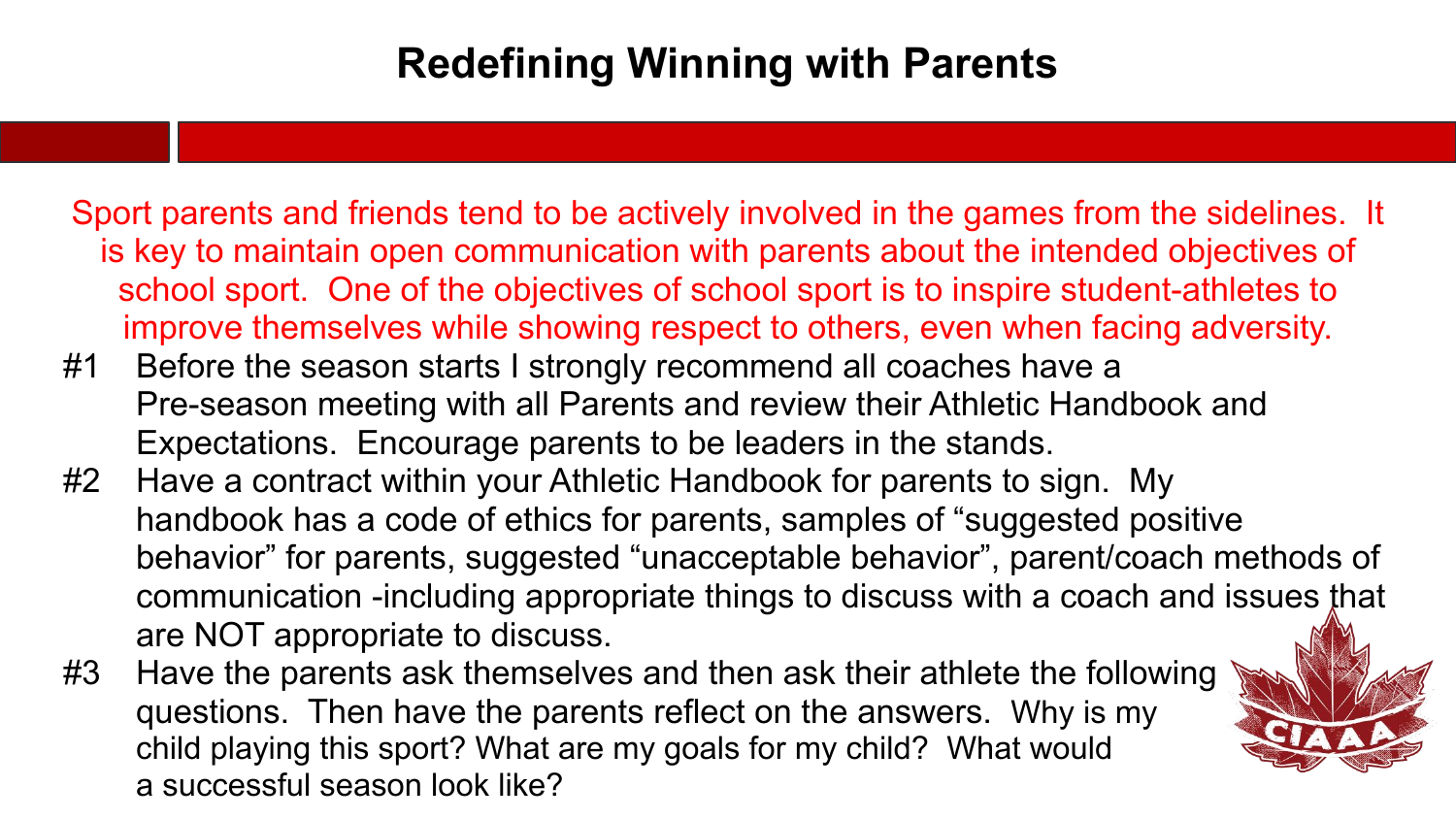# **Redefining Winning with Fans**

- #1 Have an announcer at the start of each game read a script regarding respect and sportspersonship expectations. Have the announcer prepared to repeat the message if necessary during time-outs or half-time breaks.
- #2 Have signage on the walls of your gymnasium encouraging sportspersonship.
- #3 Promote a school spirit culture which educates all students on appropriate methods of cheering for, supporting and representing their school at school events.
- #4 Have school staff present in the stands to help set the tone. School sports includes many volunteer community coaches that might not feel confident addressing fan behavior. Having staff present is highly beneficial.

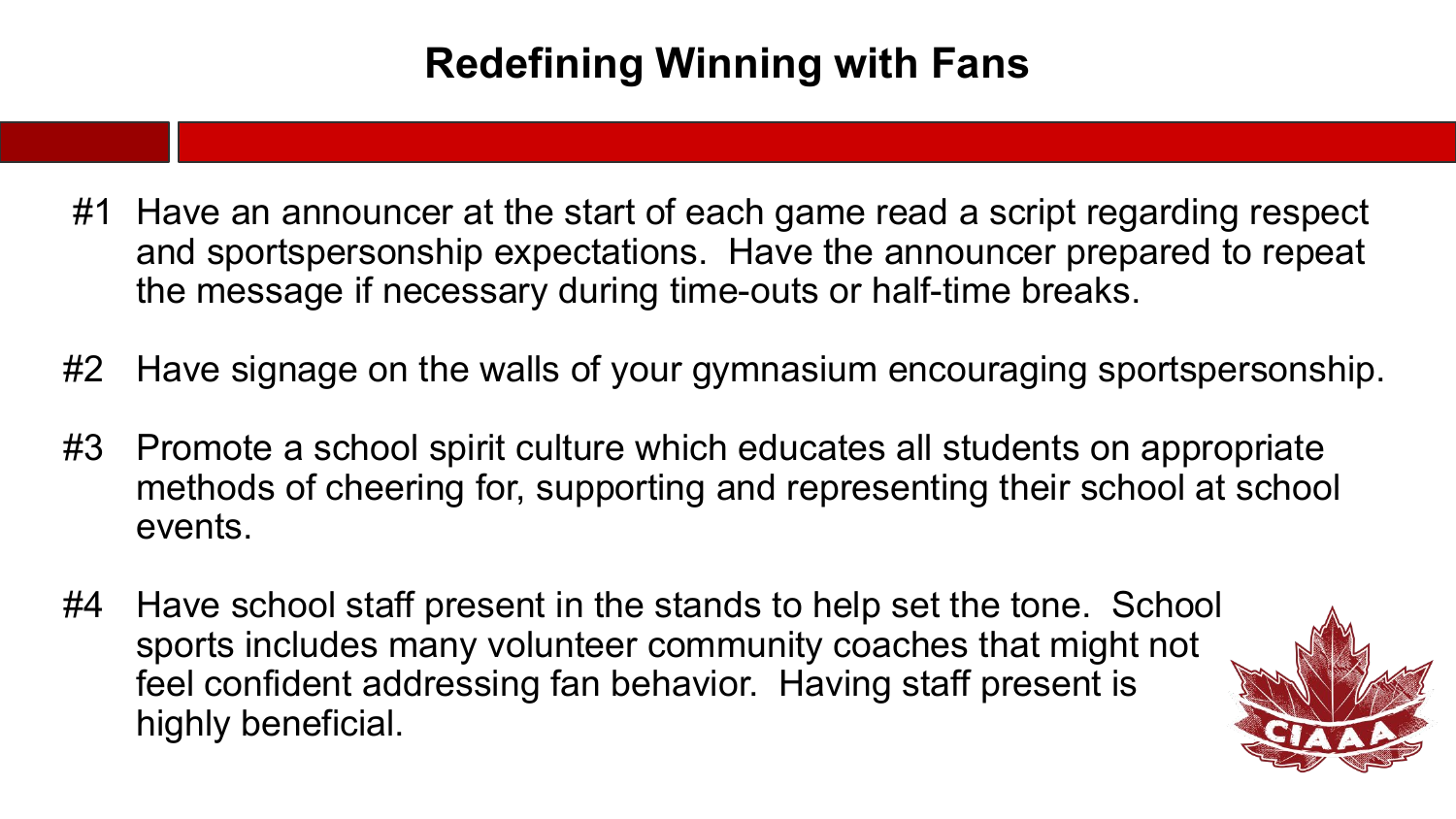**The guiding principle for all sports activities regarding spectator conduct at all school events should be that all participants (players, coaches and officials) deserve respect and consideration.**

- Fans must cheer showing their support "for" their team, not disrespect for their opponents. It will be unacceptable for fans to make noise of any kind during situations such as foul shot in basketball or during a serve in volleyball.
- Fans are asked to not applaud errors by opponents, nor heckle, jeer, or distract members of the opposing team.
- Fans MUST respect the officials and not criticize.
- Fans must respect the property and the authority of school officials.
- School sports should have a ZERO Tolerance policy for any misconduct that doesn't meet the above listed codes of conduct.

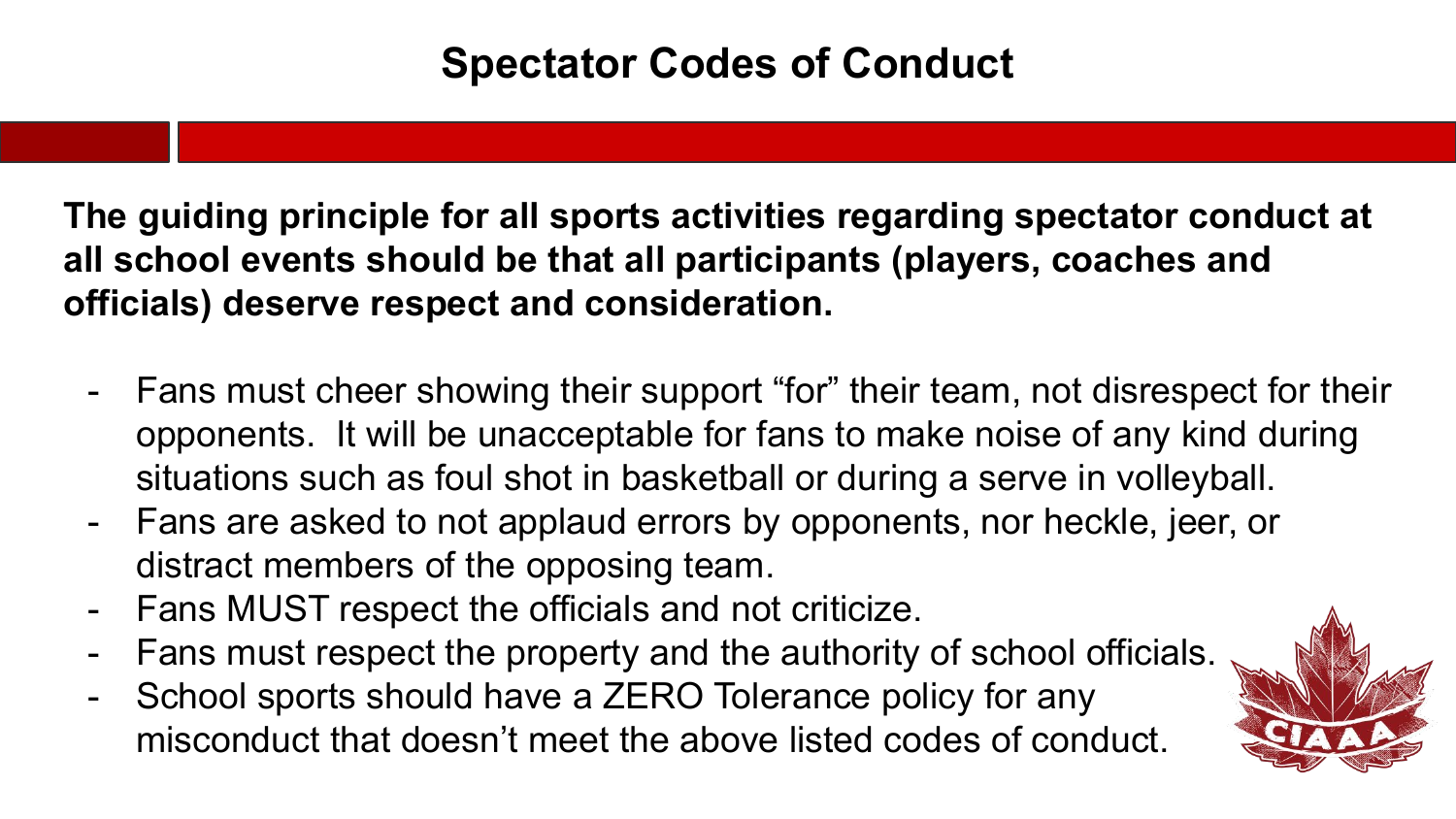# **Redefining Winning with Athletes**

#### **Success in high school sport is defined by much more that the final result of the competition.**

- Redefining winning helps you to ensure that your student-athletes enjoy the best possible athletics experience in a school sport environment.
- We need to teach our athletes to focus on "how to" win and play great versus "having to" win and play great. This focus on development will help youth to keep a positive mindset.
- Being able to participate in a non-threatening environment is what allows student-athletes to experience success in both victory and defeat.
- Students can learn from mistakes, establish and commit to realistic goals.
- Learn from constructive feedback.
- Honor the game
- Value the role of officials
- Encourage respect for teammates, opponents and officials.

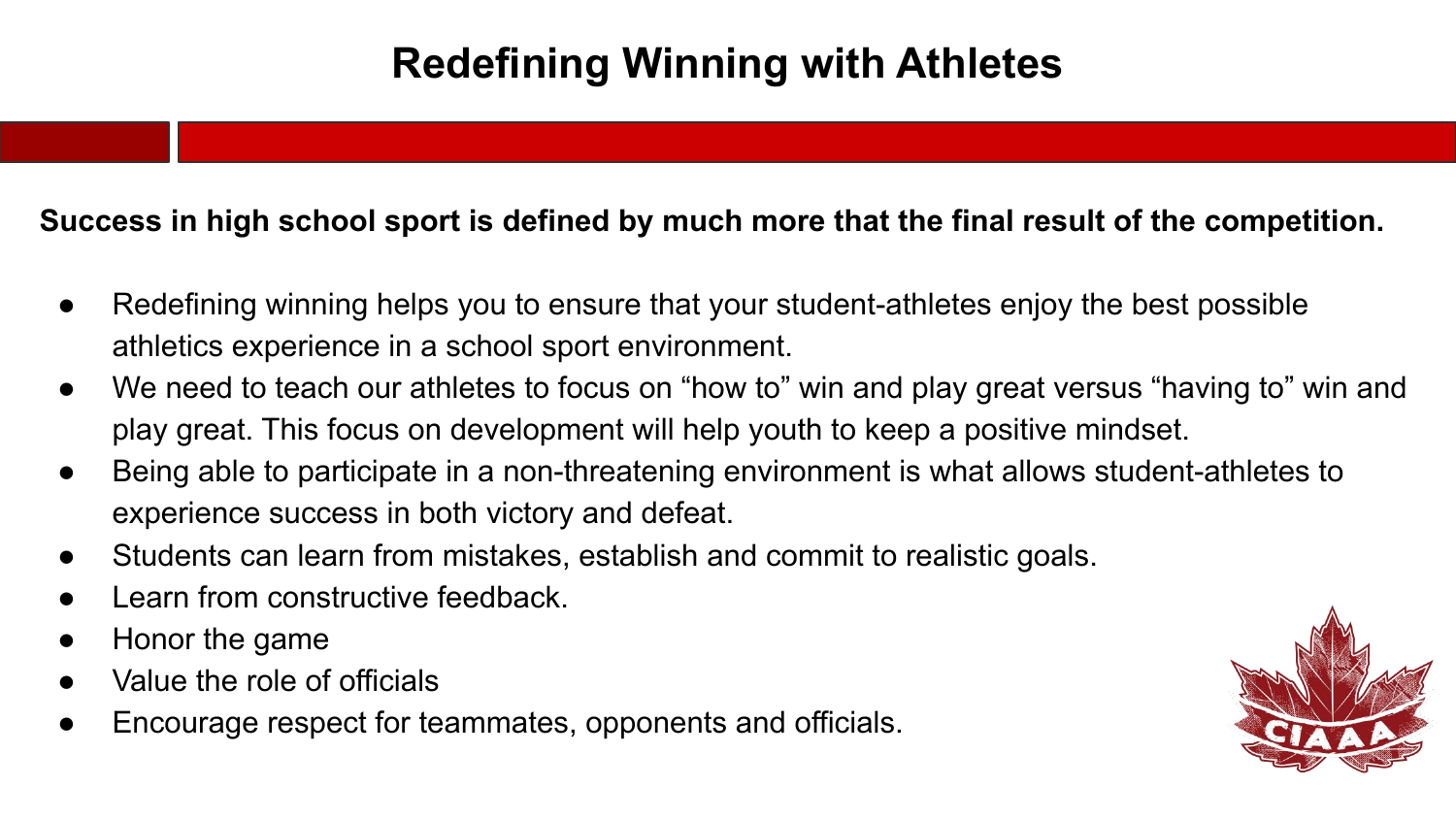### **Code of Ethics for Student Athletes**

- #1 Conduct themselves at all times with honor and dignity.
- #2 Treat visiting team, spectators and officials as honored guests.
- #3 Faithfully complete all schoolwork as practical evidence of their loyalty to school and team.
- #4 Show that it is a privilege to represent their schools.

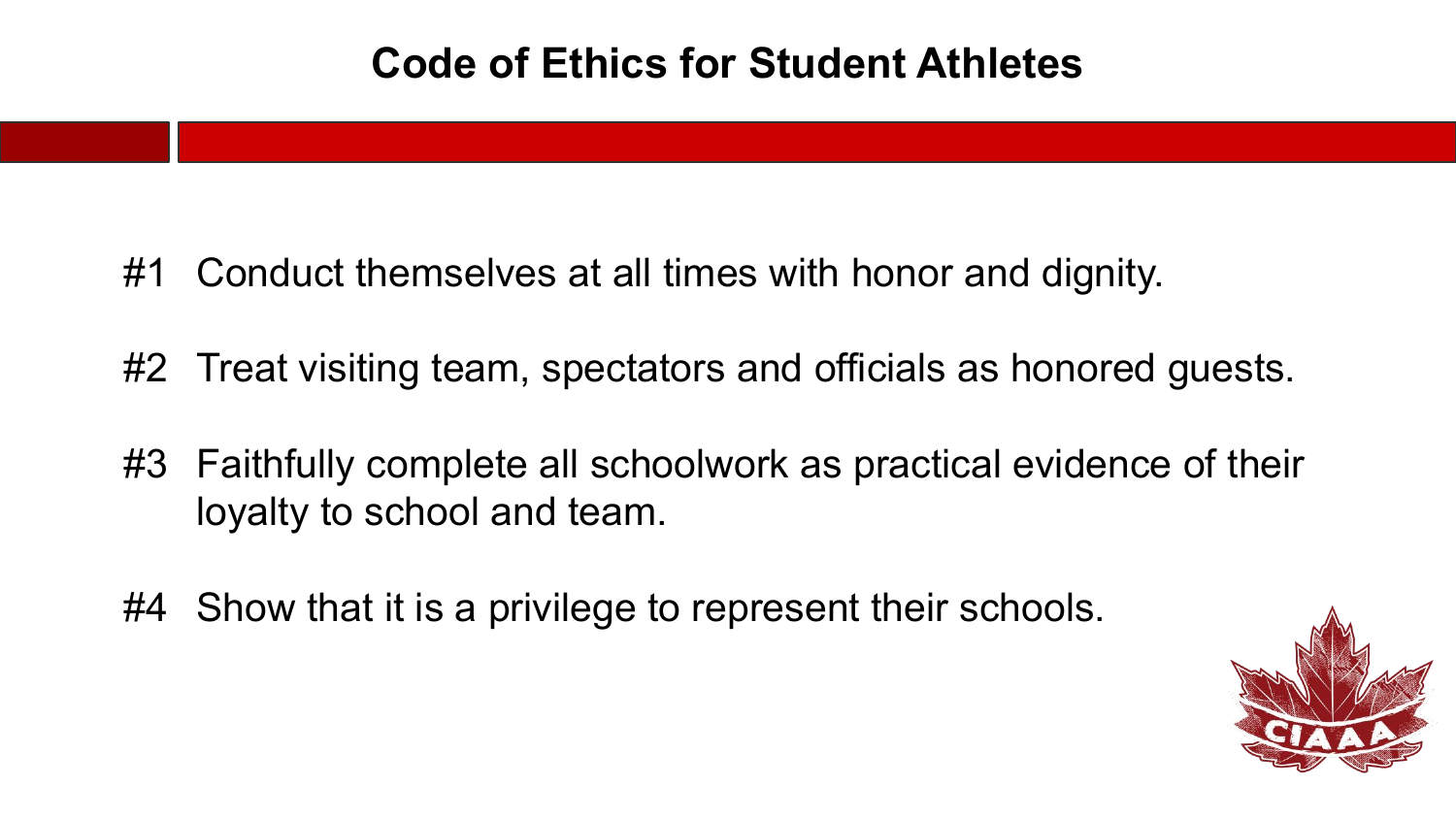



**How an Athlete can Focus on their Performance and Not compare themselves with others or compete just to beat others. Redefining their own Success!**

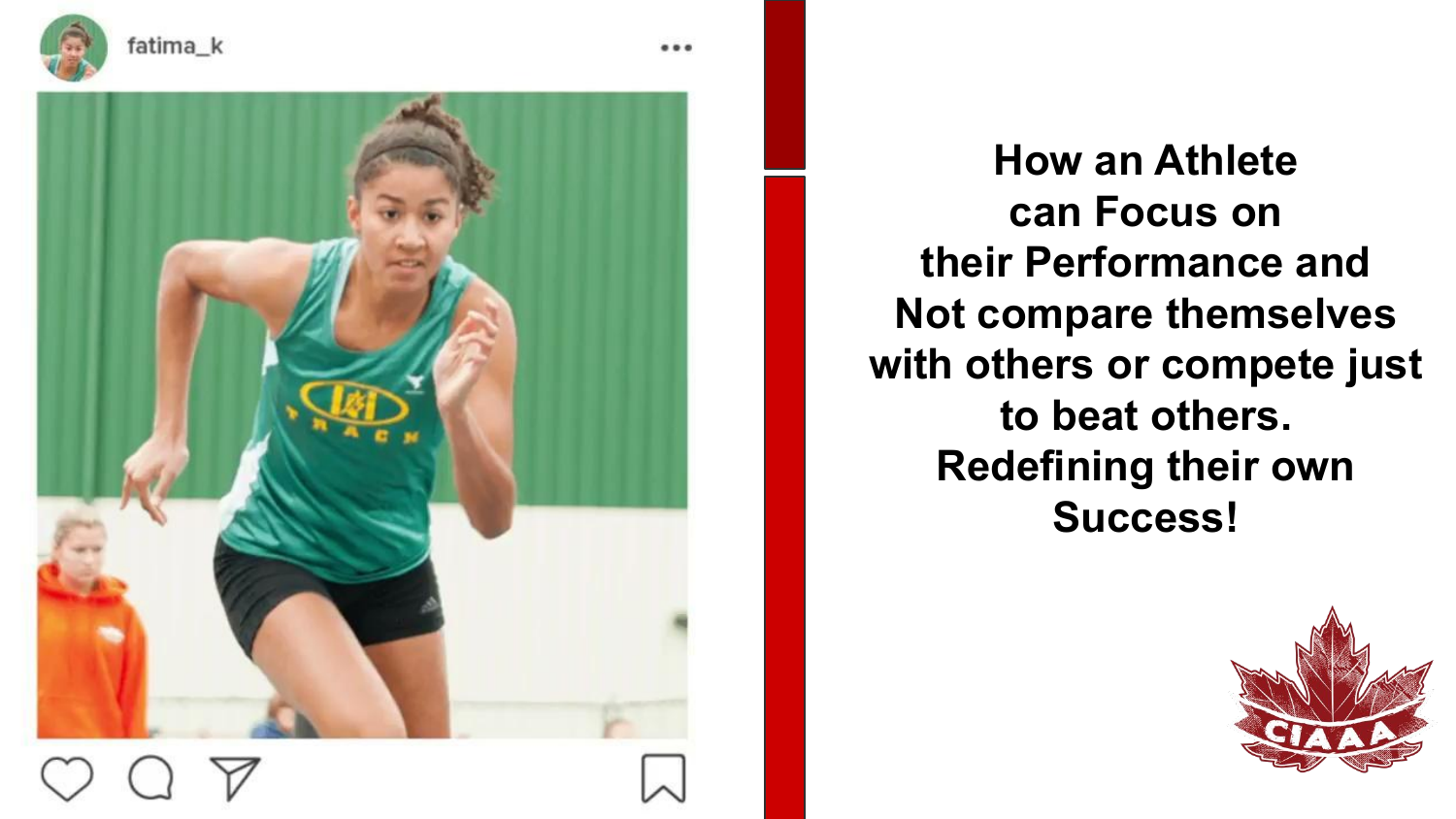### **It is not about Winning -it is about finding Success.**

Your ability level or success as an athlete is not defined by if you win or do better than someone else, it is found within yourself. Being proud of yourself and knowing that you did everything you could. Letting your focus shift to others will take away from your achievements and the joy of the game.

Improving is succeeding. How an athlete perceives success will have an impact on their athletic experience. Although winning is a strong motivating factor for athletes, long-term development and performance are more likely to occur when they evaluate themselves based on tasks they can control, rather than winning or losing.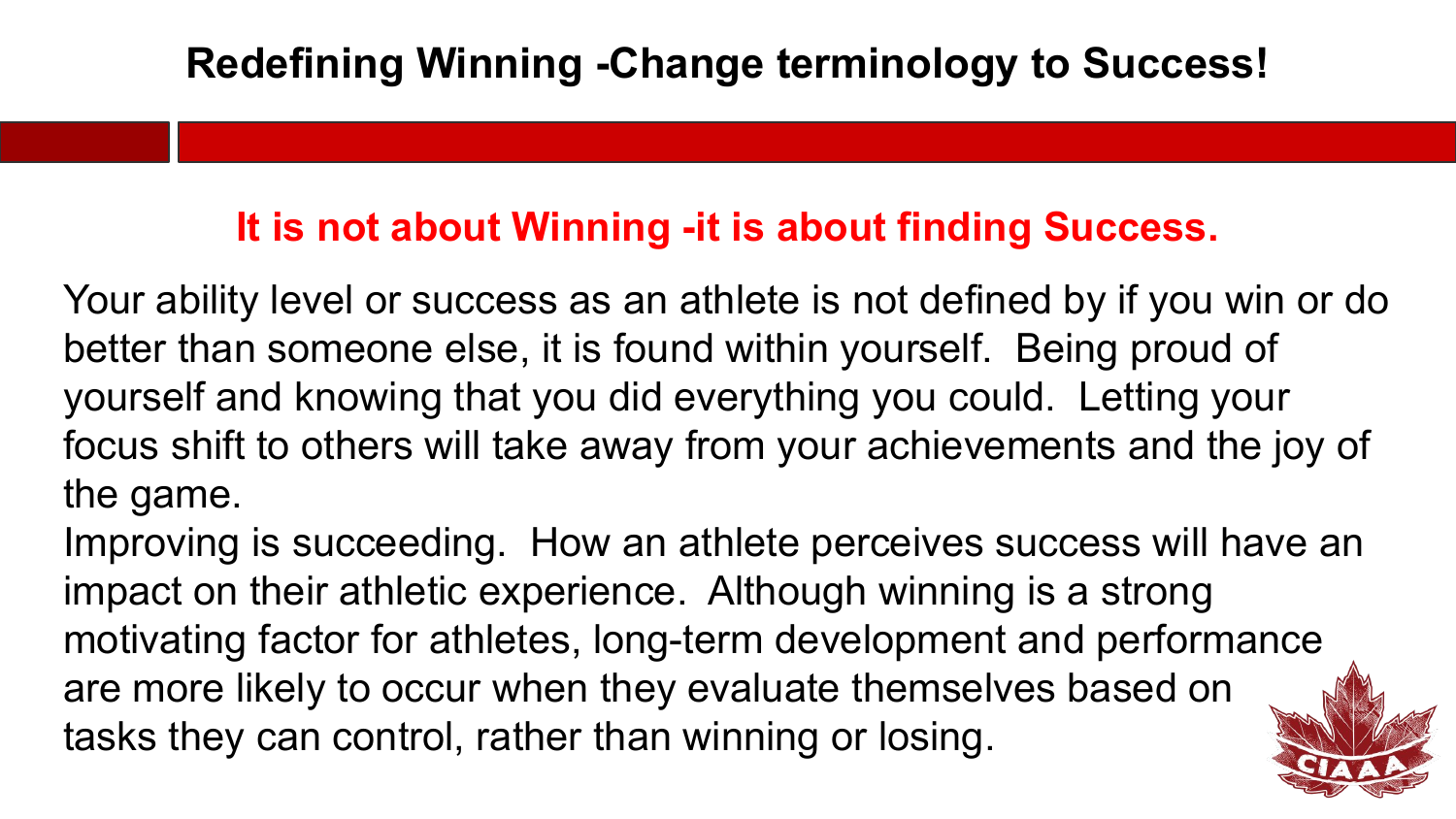### **Break-Out Session #2**

**Share a story or reflect on:** something that has happened to you as a coach/team, as a result of winning or losing a game. How was the situation was handled and how did the team grow and develop as a result of the experience?

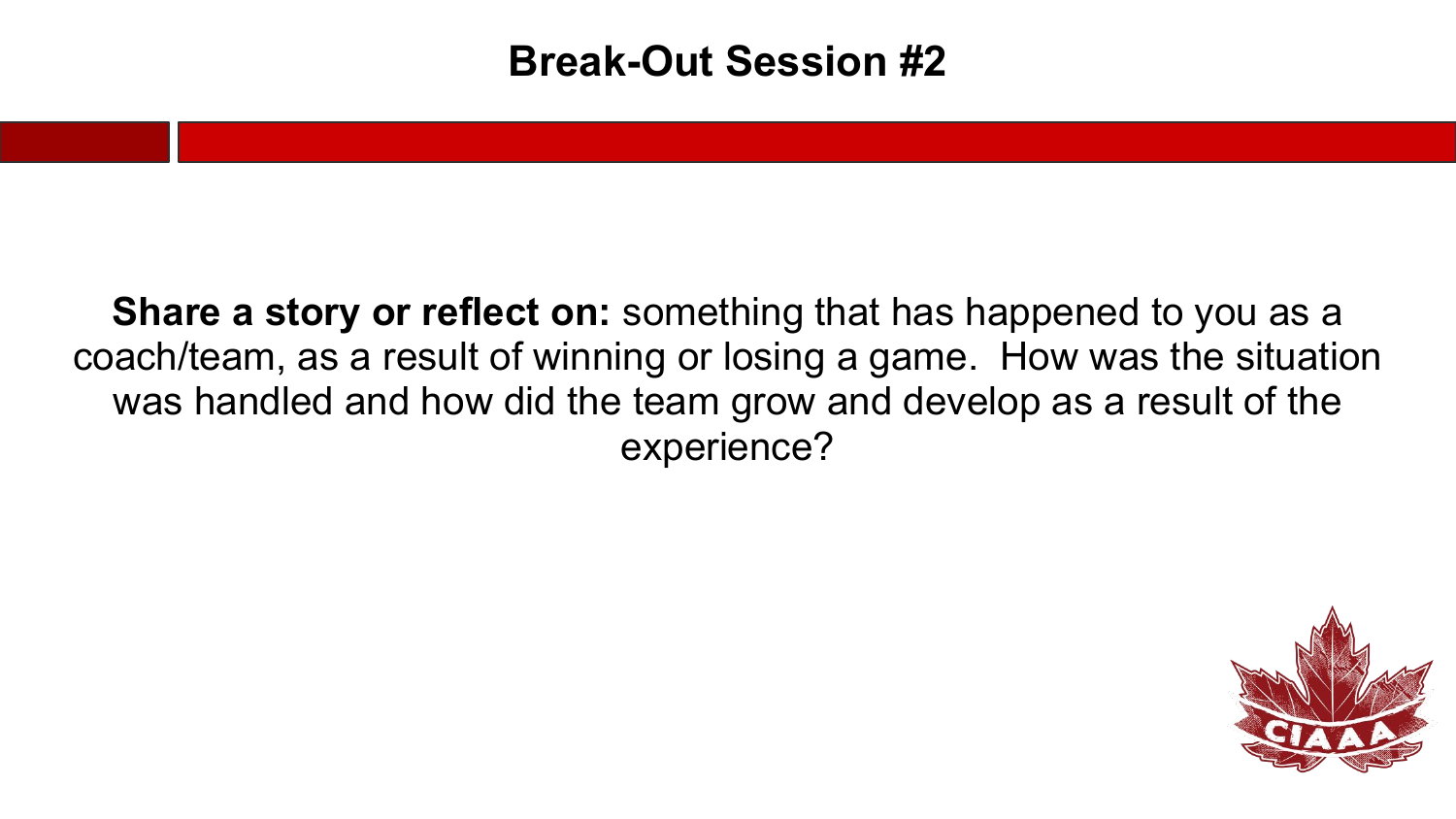"Winning at the professional level is required. Winning at the college level has become expected. Winning at the high school level should be a pleasant by-product of what you're really supposed to be doing, which is developing young people into productive citizens."

-Robert Kanaby -NFHS

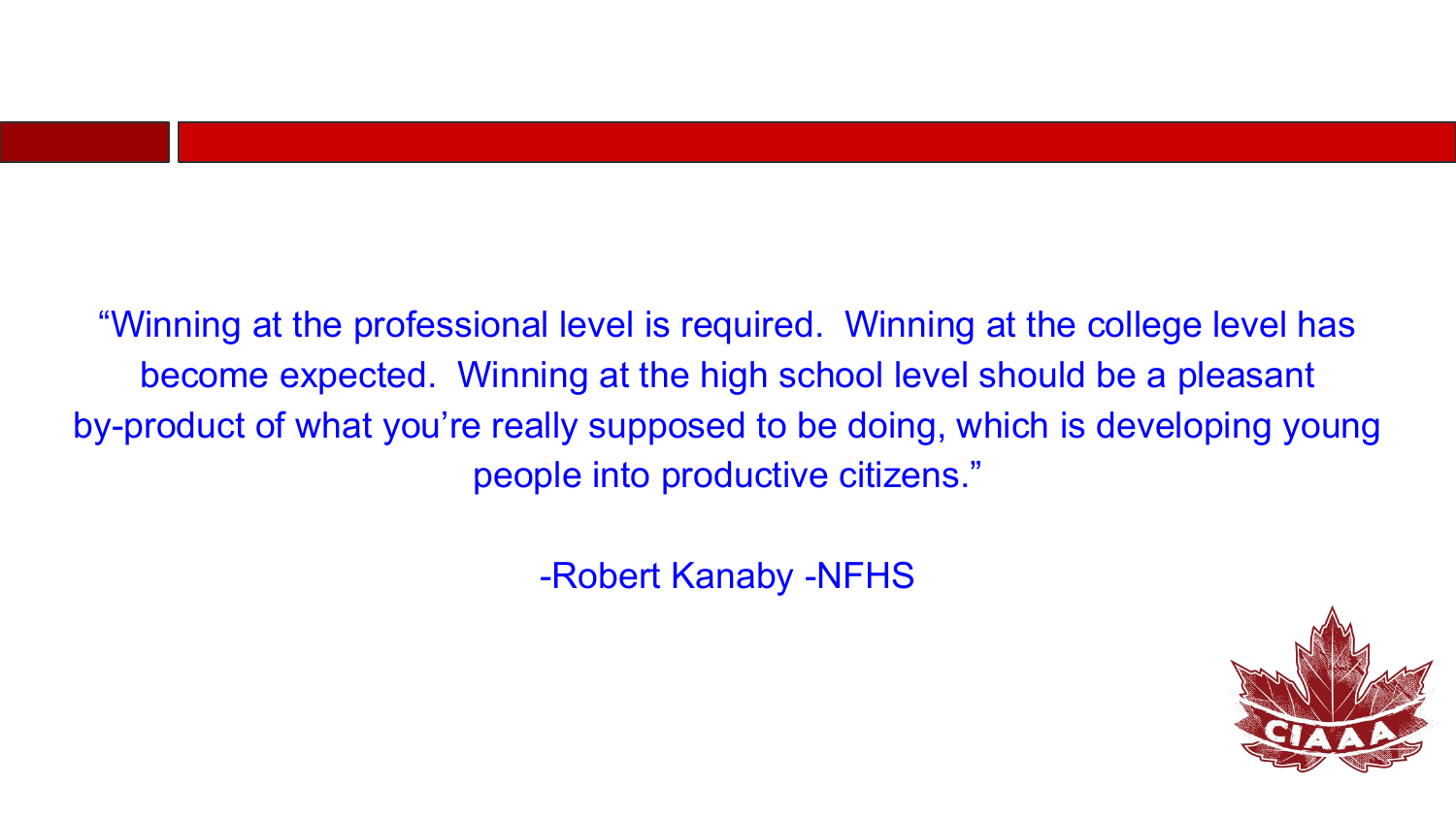As adults we need to snap youth and high school sport back into perspective. We need to REDEFINE what it means to be successful. Success is more than the scoreboard or the scholarship. Success does not have to be embarrassing someone by scoring and then celebrating at their expense. Success should be more about the original goals of youth and high school sport – respect, having fun, making friends, learning life lessons and skills, and developing your physical and psychological skills.

These goals are often forgotten or deemphasized during competition.